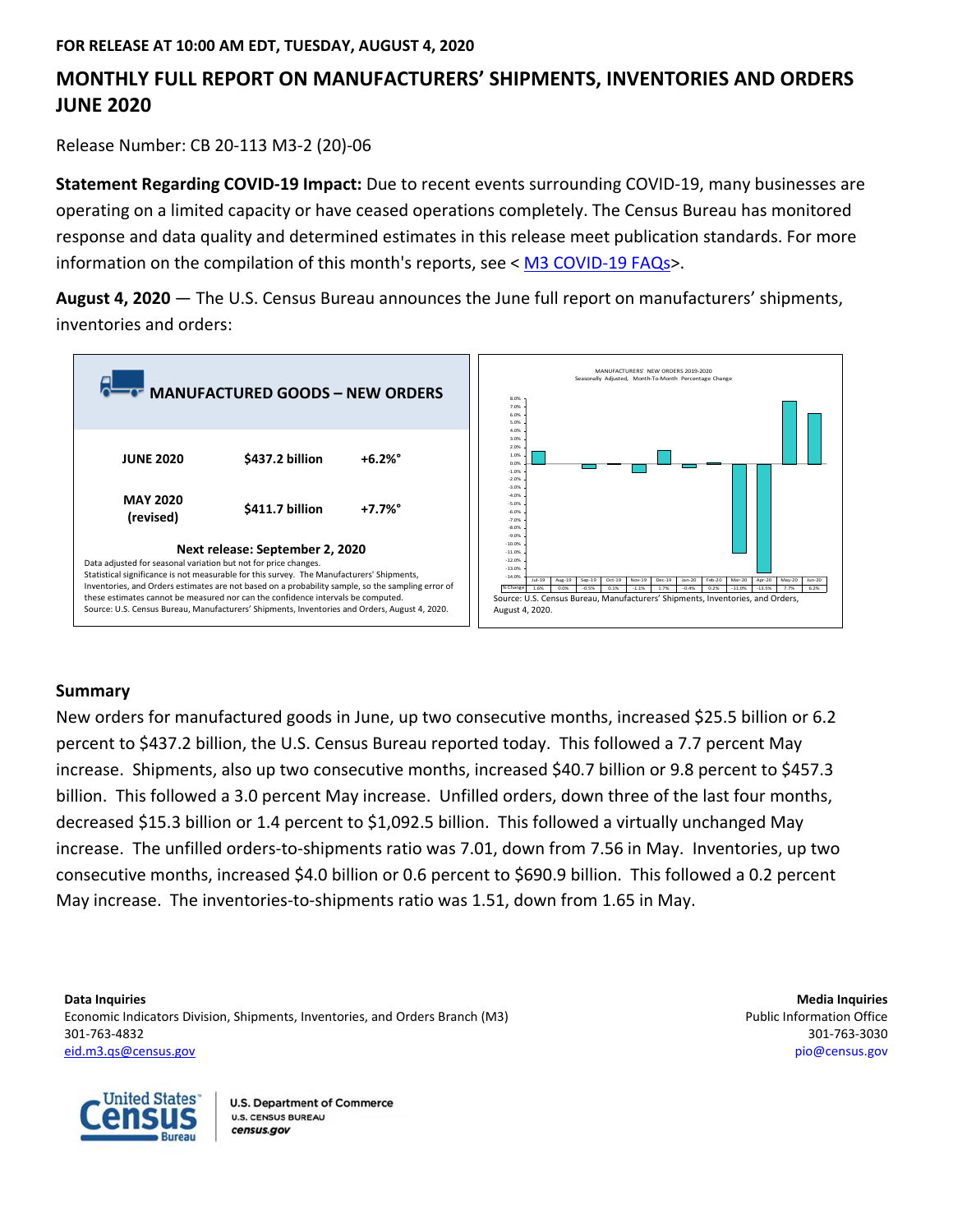#### **New Orders**

New orders for manufactured durable goods in June, up two consecutive months, increased \$14.6 billion or 7.6 percent to \$207.2 billion, up from the previously published 7.3 percent increase. This followed a 15.0 percent May increase. Transportation equipment, also up two consecutive months, led the increase, \$9.3 billion or 20.2 percent to \$55.4 billion. New orders for manufactured nondurable goods increased \$10.9 billion or 5.0 percent to \$230.0 billion.

#### **Shipments**

Shipments of manufactured durable goods in June, up two consecutive months, increased \$29.8 billion or 15.1 percent to \$227.3 billion, up from the previously published 14.9 percent increase. This followed a 4.1 percent May increase. Transportation equipment, also up two consecutive months, led the increase, \$24.3 billion or 52.1 percent to \$70.9 billion. Shipments of manufactured nondurable goods, up two consecutive months, increased \$10.9 billion or 5.0 percent to \$230.0 billion. This followed a 2.0 percent May increase. Petroleum and coal products, also up two consecutive months, led the increase, \$7.6 billion or 27.0 percent to \$35.9 billion.

#### **Unfilled Orders**

Unfilled orders for manufactured durable goods in June, down three of the last four months, decreased \$15.3 billion or 1.4 percent to \$1,092.5 billion, unchanged from the previously published decrease. This followed a virtually unchanged May increase. Transportation equipment, down four consecutive months, drove the decrease, \$15.6 billion or 2.1 percent to \$743.5 billion.

#### **Inventories**

Inventories of manufactured durable goods in June, up four consecutive months, increased \$0.2 billion or virtually unchanged to \$425.0 billion, down from the previously published 0.1 percent increase. This followed a virtually unchanged May increase. Transportation equipment, up twenty-three of the last twenty-four months, drove the increase, \$2.1 billion or 1.5 percent to \$146.5 billion. Inventories of manufactured nondurable goods, up two consecutive months, increased \$3.8 billion or 1.5 percent to \$265.9 billion. This followed a 0.4 percent May increase. Petroleum and coal products, also up two consecutive months, led the increase, \$3.2 billion or 11.0 percent to \$32.1 billion. By stage of fabrication, June materials and supplies decreased 1.2 percent in durable goods and increased 1.9 percent in nondurable goods. Work in process increased 1.2 percent in durable goods and 2.3 percent in nondurable goods. Finished goods increased 0.1 percent in durable goods and 0.9 percent in nondurable goods.

**Data Inquiries Media Inquiries** Economic Indicators Division, Shipments, Inventories, and Orders Branch (M3) example the extended office problem office 301-763-4832 301-763-3030 [eid.m3.qs@census.gov](mailto:eid.m3.qs@census.gov) [pio@census.gov](http://www.census.gov/manufacturing/m3)

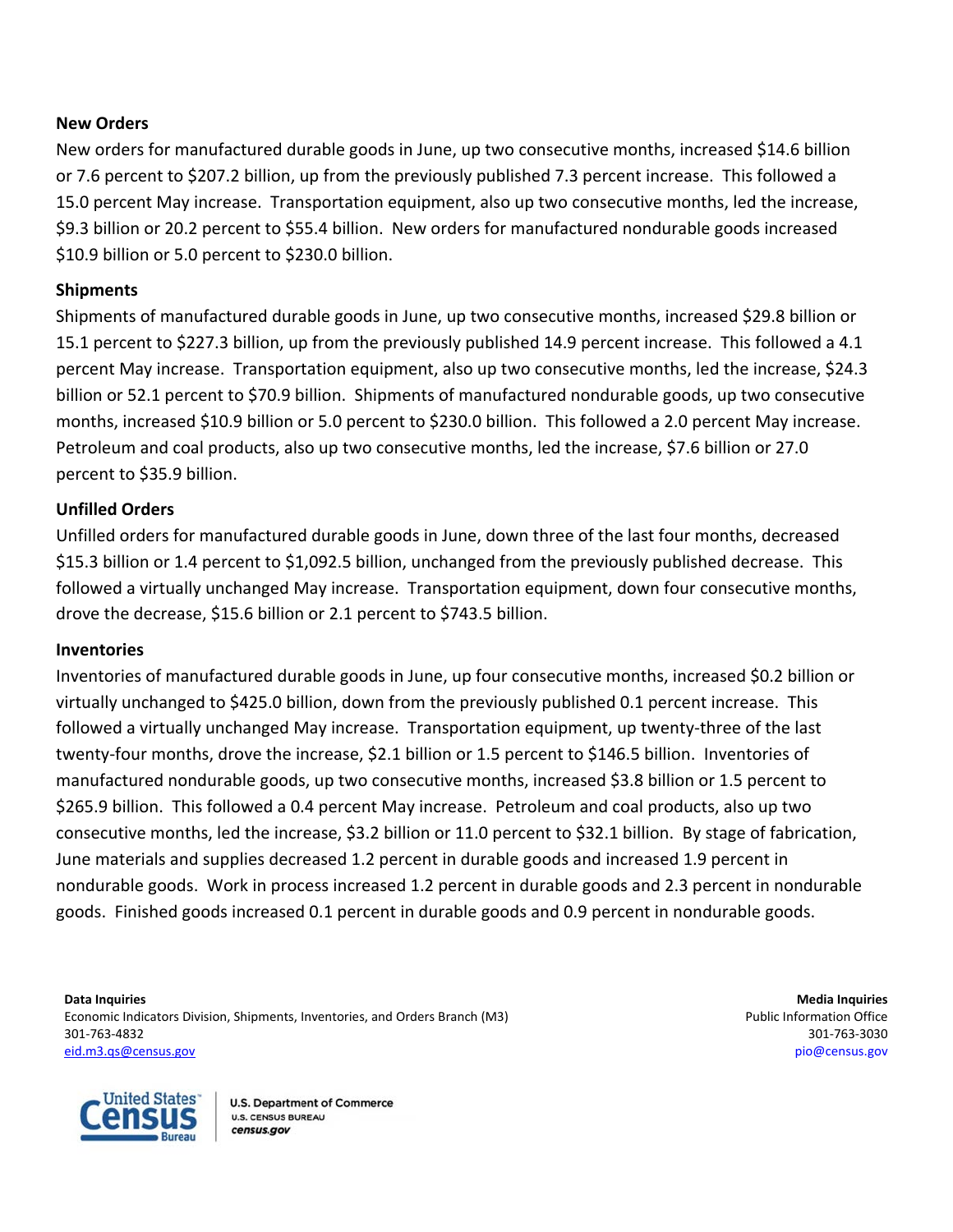The Advance Report on durable goods for July is scheduled for release on August 26, 2020 at 8:30 a.m. EDT and the Full Report on September 2, 2020 at 10:00 a.m. EDT. View the full schedule in the Economic Briefing Room: [<www.census.gov/economic-indicators/>](https://www.census.gov/economic-indicators/). The full text and tables of this release can be found at [<www.census.gov/m3>](https://www.census.gov/manufacturing/m3/index.html).

#### **EXPLANATORY NOTES**

Figures in text are adjusted for seasonality, but not for inflation. Figures on new and unfilled orders exclude data for semiconductor manufacturing.

"Virtually unchanged" indicates that the change is less than 0.05 percent for a percent increase or decrease.

#### **Description of the survey**

This report is compiled from results of the U.S. Census Bureau's Manufacturers' Shipments, Inventories, and Orders (M3) survey, which is a voluntary survey authorized by Title 13 of the United States Code. This survey provides statistics on a calendar-month basis for manufacturers' value of shipments, new orders (net of cancellations), end-of-month order backlog (unfilled orders), end-of-month total inventory (at current cost or market value), and inventories by stage of fabrication (materials and supplies, work-inprocess, and finished goods). Data published from the M3 survey are based on a panel of approximately 5,000 reporting units that represent approximately 3,100 companies and provide an indication of monthto-month change for the Manufacturing Sector. These reporting units may be divisions of diversified large companies, large homogenous companies, or single-unit manufacturers in 92 industry categories, which are combined into 65 publication levels due to the small monthly panel size. The survey methodology assumes that the month-to-month changes of the total operations of the reporting units in the M3 panel effectively represent the month-to-month movements of all establishments that make up the category. The companies for which shipments data are currently reported or imputed in the M3 survey represent approximately 64 percent of the total value of shipments for manufacturing establishments in the 2012 Economic Census, and these companies include almost two-thirds of the manufacturing companies with \$500 million or more in shipments in the 2012 Economic Census. The companies for which shipments data are currently reported in the M3 survey represent approximately 57 percent of the total value of shipments for manufacturing establishments in the 2012 Economic Census. Statistics based on the M3 panel differ from the results that would be obtained from a complete enumeration of all manufacturing companies. The M3 panel is not based on a probability sample; therefore, the sampling errors that are normally provided with sample surveys cannot be measured. Nonsampling errors are attributable to many

**Data Inquiries Media Inquiries** Economic Indicators Division, Shipments, Inventories, and Orders Branch (M3) **Public Information Office** example and Orders Branch (M3) 301-763-4832 301-763-3030

[eid.m3.qs@census.gov](mailto:eid.m3.qs@census.gov) [pio@census.gov](http://www.census.gov/manufacturing/m3)

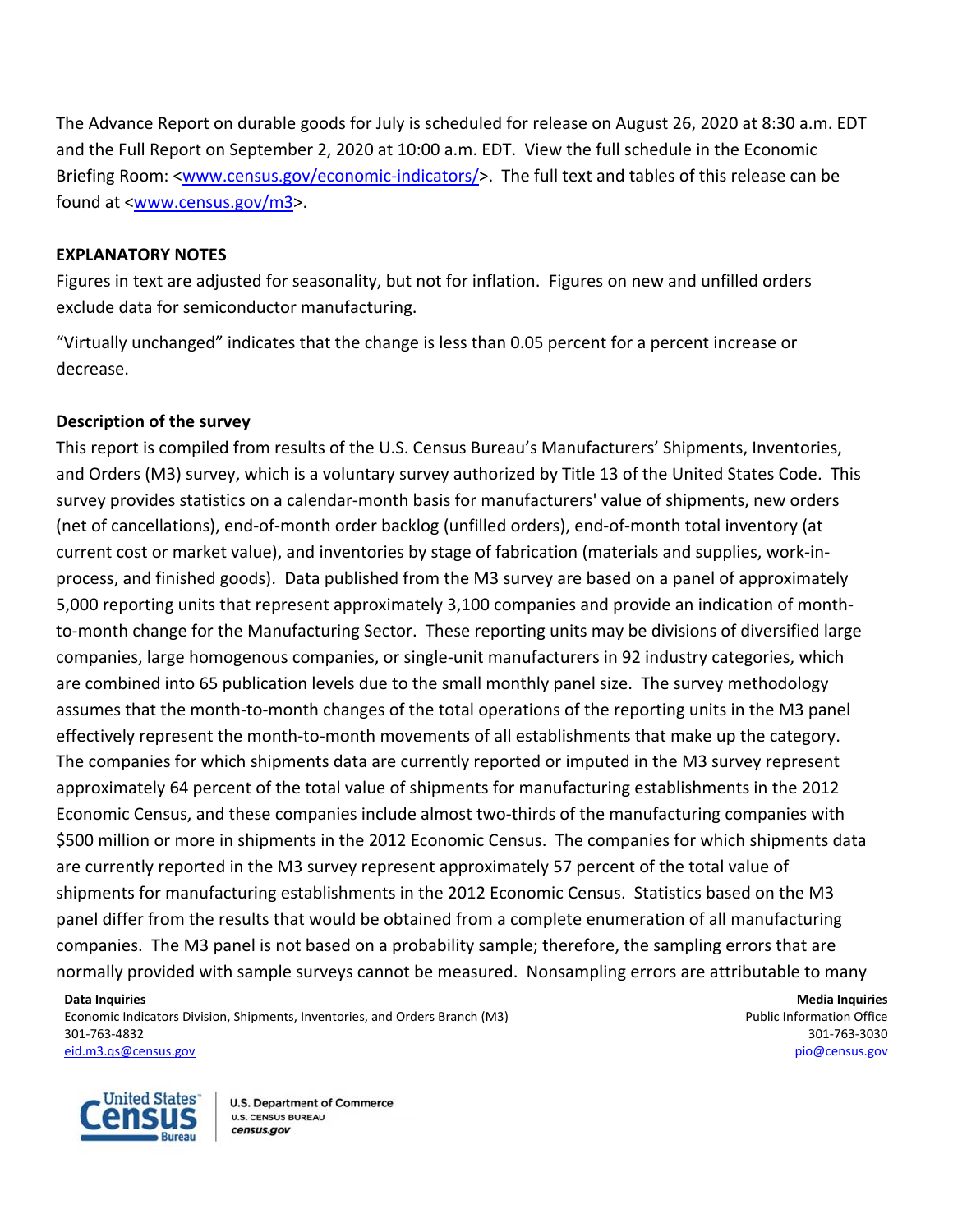sources. The use of company or divisional reports to estimate the monthly change for establishments is one source of nonsampling error. The use of primarily large companies to represent the month-to-month movement of all companies is another potential source. Any corrections will be published in the full report. Corrections received after the full report will be released in the next month's advance report. Any revisions made later than two months will be reflected in the annual benchmark publication.Additional survey documentation can be found on our web site:

<www.census.gov/manufacturing/m3/how the data are collected/index.html>.

#### **RESOURCES**

#### **API**

The Census Bureau's application programming interface (API) lets developers create custom apps to reach new users and makes key demographic, socio-economic and housing statistics more accessible than ever before.

[<www.census.gov/developers/>](http://www.census.gov/developers/).

#### **FRED Mobile App**



Receive the latest updates on the nation's key economic indicators by downloading the FRED App [<https://fred.stlouisfed.org/fred-mobile/>](https://fred.stlouisfed.org/fred-mobile/index.php?utm_source=census&utm_medium=pdf&utm_campaign=mobile_app) for both Apple and Android devices. FRED, the signature database of the Federal Reserve Bank of St. Louis, now incorporates the Census Bureau's 13 economic indicators.

###

**Data Inquiries Media Inquiries** Economic Indicators Division, Shipments, Inventories, and Orders Branch (M3) **Public Information Office** example and Orders Branch (M3) 301-763-4832 301-763-3030 [eid.m3.qs@census.gov](mailto:eid.m3.qs@census.gov) [pio@census.gov](http://www.census.gov/manufacturing/m3)

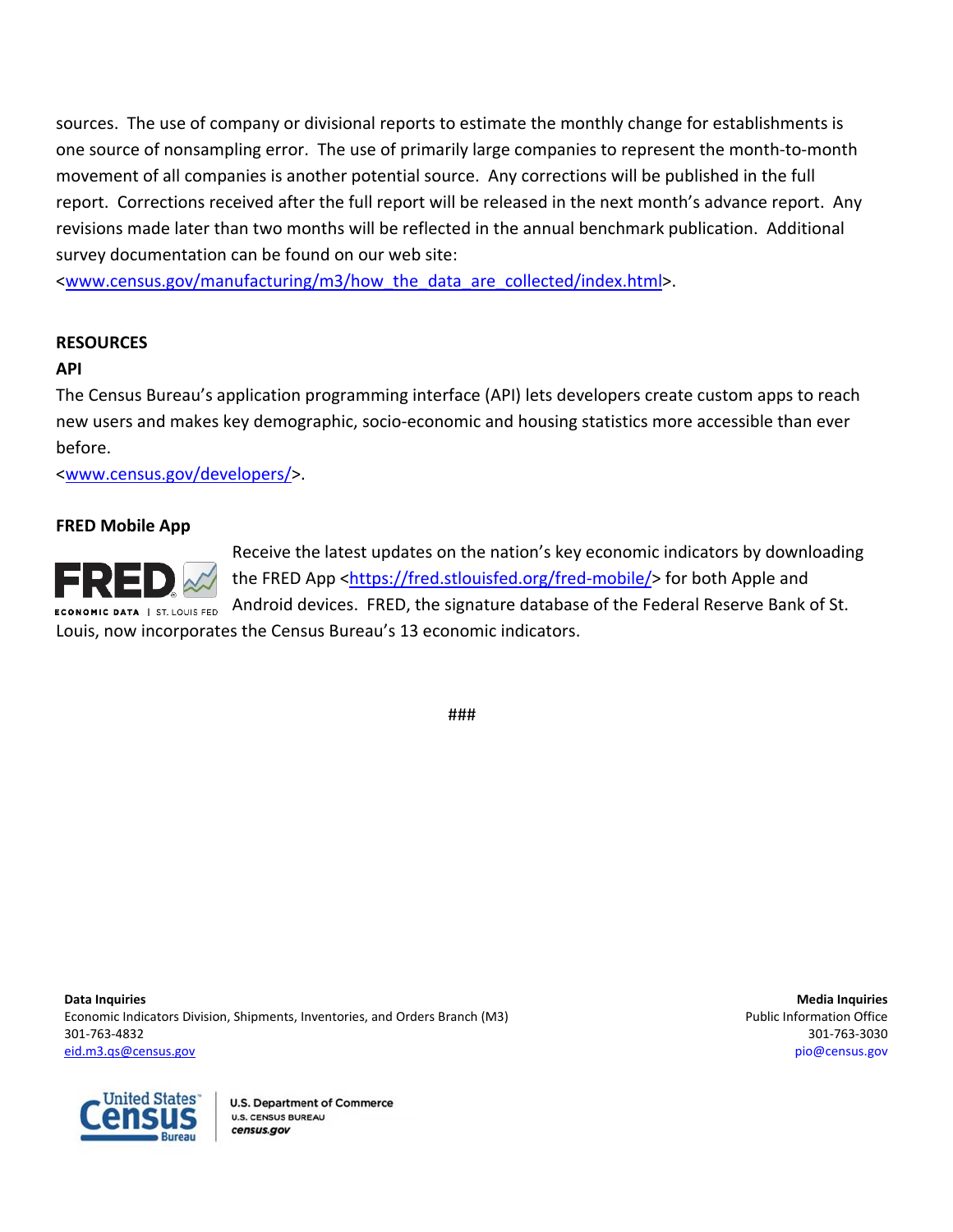# Table 1. Value of Manufacturers' Shipments for Industry Groups<sup>1</sup>

|                                                                        |                   |                 | <b>Seasonally Adjusted</b> |                  |                       |                    |                   |                 |                 | <b>Not Seasonally Adjusted</b> |                   |                  |                    |
|------------------------------------------------------------------------|-------------------|-----------------|----------------------------|------------------|-----------------------|--------------------|-------------------|-----------------|-----------------|--------------------------------|-------------------|------------------|--------------------|
|                                                                        |                   | <b>Monthly</b>  |                            |                  | <b>Percent Change</b> |                    |                   |                 | <b>Monthly</b>  |                                |                   | Year to date     |                    |
| <b>Industry</b>                                                        | June              | May             | Apr.                       | May -            | Apr. -                | Mar. -             | June              | May             | Apr.            | June                           |                   |                  | % Change<br>2020/  |
|                                                                        | 2020 <sup>F</sup> | 2020            | 2020                       | June             | May                   | Apr.               | 2020 <sup>p</sup> | 2020            | 2020            | 2019                           | 2020 <sup>p</sup> | 2019             | 2019               |
|                                                                        |                   |                 |                            |                  |                       |                    |                   |                 |                 |                                |                   |                  |                    |
| All manufacturing industries                                           | 457,303           | 416,573         | 404,544                    | 9.8              | 3.0                   | $-14.0$            | 483,608           | 418,914         | 404,341         | 520,507                        | 2,739,524         | 3,005,095        | $-8.8$             |
| Excluding transportation                                               | 386,380           | 369,950         | 363,123                    | 4.4              | 1.9                   | $-8.5$             | 407,449           | 372,240         | 363,032         | 427,540                        | 2,336,801         | 2,475,447        | $-5.6$             |
| Excluding defense                                                      | 443,380           | 402,547         | 390,275                    | 10.1             | 3.1                   | $-14.5$            | 469,022           | 405,233         | 390,947         | 505,201                        | 2,656,907         | 2,922,198        | $-9.1$             |
| With unfilled orders                                                   | 155,770           | 146,472         | 143,820                    | 6.3              | 1.8                   | $-14.4$            | 168,999           | 146,145         | 142,282         | 185,228                        | 959,341           | 1,046,720        | $-8.3$             |
| Durable goods industries                                               | 227,326           | 197,483         | 189,742                    | 15.1             | 4.1                   | $-18.8$            | 245,593           | 196,809         | 188,568         | 264,794                        | 1,341,500         | 1,501,981        | $-10.7$            |
|                                                                        | 8,918             | 8,674           | 8,255                      | 2.8              | 5.1                   | $-9.4$             | 9,784             | 9,294           | 8,830           | 9,679                          | 53,470            | 53,471           | 0.0                |
| Nonmetallic mineral products                                           | 11,653            | 11,235          | 10,952                     | 3.7              | 2.6                   | $-4.2$             | 12,769            | 11,507          | 11,186          | 12,067                         | 66,955            | 66,324           | 1.0                |
|                                                                        | 17,816            | 16,800          | 16,653                     | 6.0              | 0.9                   | $-12.2$            | 18,741            | 17,107          | 17,379          | 20,279                         | 112,360           | 124,729          | $-9.9$             |
| Iron and steel mills<br>Aluminum and nonferrous metals                 | 8,987<br>7,656    | 8,496<br>7,162  | 8,489<br>7,083             | 5.8<br>6.9       | 0.1<br>1.1            | $-13.3$<br>$-9.5$  | 9,378<br>8,031    | 8,727<br>7,227  | 8,988<br>7,259  | 10,431<br>8,229                | 57,530<br>47,068  | 66,171<br>49,083 | $-13.1$<br>$-4.1$  |
| Ferrous metal foundries                                                | 1,173             | 1,142           | 1,081                      | 2.7              | 5.6                   | $-19.7$            | 1,332             | 1,153           | 1,132           | 1,619                          | 7,762             | 9,475            | $-18.1$            |
| Fabricated metal products                                              | 29,132            | 27,668          | 27,397                     | 5.3              | 1.0                   | $-11.2$            | 31,263            | 28,082          | 27,681          | 32,940                         | 179,254           | 189,882          | $-5.6$             |
|                                                                        | 29,715            | 28,793          | 28,211                     | 3.2              | 2.1                   | $-8.5$             | 32,699            | 28,991          | 28,275          | 34,577                         | 182,871           | 195,371          | $-6.4$             |
|                                                                        | 1,748             | 1,569           | 1,567                      | 11.4             | 0.1                   | $-7.4$             | 1,867             | 1,613           | 1,913           | 1,994                          | 11,321            | 13,084           | $-13.5$            |
| Construction machinery<br>Mining, oil field, and                       | 2,425             | 2,252           | 2,292                      | 7.7              | $-1.7$                | $-13.5$            | 2,624             | 2,301           | 2,396           | 3,316                          | 15,657            | 18,969           | $-17.5$            |
| gas field machinery                                                    | 1,141             | 1,145           | 1,247                      | $-0.3$           | $-8.2$                | $-9.6$             | 1,175             | 1,079           | 1,170           | 1,553                          | 7,617             | 8,749            | $-12.9$            |
| Industrial machinery                                                   | 3,114             | 3,178           | 3,060                      | $-2.0$           | 3.9                   | $-6.0$             | 3,565             | 3,066           | 2,809           | 3,499                          | 18,668            | 16,997           | 9.8                |
| Photographic equipment                                                 | 536               | 550             | 505                        | $-2.5$           | 8.9                   | $-6.7$             | 648               | 505             | 456             | 615                            | 3,181             | 3,157            | 0.8                |
| Ventilation, heating, air-conditioning,<br>and refrigeration equipment | 3,681             | 3,447           | 3,323                      | 6.8              | 3.7                   | $-12.8$            | 4,722             | 3,709           | 3,340           | 4,833                          | 21,894            | 23,451           | $-6.6$             |
| Metalworking machinery                                                 | 2,412             | 2,360           | 2,307                      | 2.2              | 2.3                   | $-6.8$             | 2,617             | 2,233           | 2,187           | 2,718                          | 14,372            | 15,929           | $-9.8$             |
| Turbines, generators, and other                                        |                   |                 |                            |                  |                       |                    |                   |                 |                 |                                |                   |                  |                    |
| power transmission equipment                                           | 3,791             | 3,590           | 3,455                      | 5.6              | 3.9                   | $-12.2$            | 3,918             | 3,686           | 3,459           | 4,195                          | 22,916            | 24,716           | $-7.3$             |
| Material handling equipment                                            | 2,596             | 2,555           | 2,574                      | 1.6              | $-0.7$                | $-6.0$             | 2,660             | 2,508           | 2,578           | 2,834                          | 16,055            | 17,202           | $-6.7$             |
| Computers and electronic products <sup>2</sup>                         | 28,462            | 28,701          | 28,610                     | $-0.8$           | 0.3                   | 0.5                | 31,326            | 26,903          | 26,135          | 30,579                         | 166,497           | 164,634          | 1.1                |
| Computer storage devices                                               | 567<br>453        | 571<br>474      | 559<br>484                 | $-0.7$<br>$-4.4$ | 2.1<br>$-2.1$         | $-0.2$<br>$-2.8$   | 684<br>586        | 558<br>359      | 524<br>354      | 754<br>440                     | 3,268<br>2,727    | 3,711<br>1,800   | $-11.9$<br>51.5    |
| Other peripheral equipment                                             | 680               | 794             | 725                        | $-14.4$          | 9.5                   | 2.8                | 894               | 728             | 572             | 876                            | 4,211             | 4,029            | 4.5                |
| Nondefense communications                                              |                   |                 |                            |                  |                       |                    |                   |                 |                 |                                |                   |                  |                    |
|                                                                        | 3,477             | 3,491           | 3,485                      | $-0.4$           | 0.2                   | $-0.2$             | 4,390             | 3,172           | 3,133           | 4,069                          | 20,311            | 19,127           | 6.2                |
| Defense communications equipment                                       | 287               | 283             | 264                        | 1.4              | 7.2                   | 3.5                | 290               | 263             | 269             | 277                            | 1,550             | 1,575            | $-1.6$             |
| Audio and video equipment<br>Electronic components                     | 317<br>4,130      | 288<br>4,181    | 277<br>4,193               | 10.1<br>$-1.2$   | 4.0<br>$-0.3$         | 5.3<br>1.9         | 300<br>4,593      | 269<br>4,190    | 232<br>4,085    | 328<br>4,307                   | 1,527<br>24,846   | 1,842<br>22,966  | $-17.1$<br>8.2     |
| Nondefense search and navigation                                       |                   |                 |                            |                  |                       |                    |                   |                 |                 |                                |                   |                  |                    |
|                                                                        | 1,484             | 1,490           | 1,501                      | $-0.4$           | $-0.7$                | $-1.3$             | 1,613             | 1,443           | 1,364           | 1,715                          | 9,040             | 9,659            | $-6.4$             |
| Defense search and navigation                                          |                   |                 |                            |                  |                       |                    |                   |                 |                 |                                |                   |                  |                    |
|                                                                        | 2,993             | 3,006           | 3,011                      | $-0.4$           | $-0.2$                | 0.3                | 3,116             | 2,900           | 2,900           | 3,138                          | 17,551            | 17,082           | 2.7                |
| Electromedical, measuring,<br>and control instruments                  | 8,787             | 8,779           | 8,775                      | 0.1              | 0.0                   | $-1.1$             | 9,691             | 8,378           | 7,985           | 9,809                          | 51,474            | 53,402           | $-3.6$             |
| Electrical equipment, appliances,                                      |                   |                 |                            |                  |                       |                    |                   |                 |                 |                                |                   |                  |                    |
|                                                                        | 10,293            | 10,085          | 10,013                     | 2.1              | 0.7                   | $-10.3$            | 11,270            | 9,905           | 9,828           | 11,803                         | 62,915            | 64,533           | $-2.5$             |
| Electric lighting equipment                                            | 947               | 911             | 933                        | 4.0              | $-2.4$                | $-8.3$             | 961               | 92C             | 922             | 1,032                          | 5,724             | 5,934            | $-3.5$             |
| Household appliances                                                   | 1,878             | 1,823           | 1,610                      | 3.0              | 13.2<br>$-4.4$        | $-16.2$<br>$-11.9$ | 2,014             | 1,743           | 1,592           | 1,920                          | 10,655            | 10,974           | $-2.9$<br>$-4.8$   |
| Electrical equipment                                                   | 2,959<br>759      | 2,942<br>737    | 3,079<br>639               | 0.6<br>3.0       | 15.3                  | $-16.9$            | 3,472<br>796      | 2,919<br>657    | 2,962<br>616    | 3,978<br>745                   | 19,385<br>4,096   | 20,362<br>4,151  | $-1.3$             |
| Transportation equipment                                               | 70,923            | 46,623          | 41,421                     | 52.1             | 12.6                  | $-43.6$            | 76,159            | 46,674          | 41,309          | 92,967                         | 402,723           | 529,648          | $-24.0$            |
|                                                                        | 6,119             | 1,692           | 473                        | 261.6            | 257.7                 | $-92.1$            | 6,574             | 1,693           | 479             | 9,432                          | 31,948            | 56,037           | $-43.0$            |
| Light trucks and utility vehicles                                      | 17,674            | 4,031           | 2,190                      | 338.5            | 84.1                  | $-83.7$            | 18,465            | 3,930           | 2,243           | 21,570                         | 75,607            | 122,970          | $-38.5$            |
| Heavy duty trucks<br>Motor vehicle bodies, parts,                      | 2,135             | 1,586           | 1,279                      | 34.6             | 24.0                  | $-37.0$            | 2,435             | 1,607           | 1,325           | 2,755                          | 12,078            | 16,379           | $-26.3$            |
|                                                                        | 26,165            | 21,061          | 18,368                     | 24.2             | 14.7                  | $-30.5$            | 28,147            | 21,256          | 19,213          | 28,892                         | 154,203           | 172,932          | $-10.8$            |
| Nondefense aircraft and parts                                          | 4,190             | 3,523           | 4,350                      | 18.9             | $-19.0$               | $-59.5$            | 5,091             | 3,418           | 3,807           | 14,037                         | 39,331            | 72,871           | $-46.0$            |
| Defense aircraft and parts                                             | 3,940             | 3,966           | 4,213                      | $-0.7$           | $-5.9$                | a al<br>J.J        | 4,445             | 3,867           | 3,704           | 5,363                          | 24,033            | 28,083           | $-14.4$            |
| Furniture and related products                                         | 2,504<br>6,555    | 2,628<br>6,040  | 2,363<br>5,855             | $-4.7$<br>8.5    | 11.2<br>3.2           | $-11.2$<br>$-10.8$ | 2,732<br>6,681    | 2,654<br>5,957  | 2,367<br>5,825  | 3,354<br>6,761                 | 16,127<br>38,074  | 18,783<br>39,077 | $-14.1$<br>$-2.6$  |
| Miscellaneous durable goods                                            | 13,859            | 12,864          | 12,375                     | 7.7              | 4.0                   | $-3.0$             | 14,901            | 12,389          | 12,120          | 13,142                         | 76,381            | 74,312           | 2.8                |
|                                                                        |                   |                 |                            |                  |                       |                    |                   |                 |                 |                                |                   |                  |                    |
| Nondurable goods industries                                            | 229,977           | 219,090         | 214,802                    | 5.0              | 2.0                   | $-9.3$             | 238,015           | 222,105         | 215,773         | 255,713                        | 1,398,024         | 1,503,114        | $-7.0$             |
|                                                                        | 67,133            | 66,875          | 66,810                     | 0.4              | 0.1                   | $-2.7$             | 67,234            | 66,284          | 65,486          | 65,782                         | 400,819           | 394,922          | 1.5                |
| Grain and oilseed milling                                              | 7,159<br>10,615   | 7,328<br>10,367 | 7,044<br>10,235            | $-2.3$<br>2.4    | 4.0<br>1.3            | 2.5<br>$-3.7$      | 7,188<br>10,467   | 7,002<br>10,351 | 6,875<br>10,044 | 6,599<br>10,032                | 41,470            | 40,912<br>60,481 | 1.4<br>2.7         |
| Meat, poultry, and seafood products                                    | 17,934            | 17,721          | 18,173                     | 1.2              | $-2.5$                | $-7.4$             | 18,788            | 18,210          | 18,209          | 20,011                         | 62,111<br>112,289 | 117,670          | $-4.6$             |
| Beverage and tobacco products                                          | 13,130            | 12,806          | 12,398                     | 2.5              | 3.3                   | $-9.0$             | 13,982            | 13,291          | 12,416          | 13,930                         | 77,366            | 78,447           | $-1.4$             |
|                                                                        | 9,192             | 8,952           | 9,077                      | 2.7              | $-1.4$                | $-2.6$             | 10,044            | 9,437           | 9,095           | 9,702                          | 54,747            | 54,452           | 0.5                |
|                                                                        | 3,938             | 3,854           | 3,321                      | 2.2              | 16.0                  | $-22.8$            | 3,938             | 3,854           | 3,321           | 4,228                          | 22,619            | 23,995           | $-5.7$             |
|                                                                        | 2,053             | 1,909           | 1,856                      | 7.5<br>6.7       | 2.9<br>2.8            | $-16.8$            | 2,201             | 1,977           | 1,900           | 2,493                          | 12,773            | 14,207           | $-10.1$<br>$-11.1$ |
|                                                                        | 1,811<br>852      | 1,697<br>852    | 1,651<br>831               | 0.0              | 2.5                   | $-11.8$<br>$-6.1$  | 1,920<br>823      | 1,758<br>788    | 1,696<br>719    | 2,147<br>877                   | 10,903<br>4,878   | 12,263<br>5,094  | $-4.2$             |
| Leather and allied products                                            | 387               | 342             | 303                        | 13.2             | 12.9                  | $-15.1$            | 410               | 337             | 298             | 422                            | 2,186             | 2,455            | $-11.0$            |
|                                                                        | 16,015            | 16,092          | 16,140                     | $-0.5$           | $-0.3$                | $-1.0$             | 16,534            | 16,084          | 15,811          | 16,323                         | 96,737            | 96,158           | 0.6                |
| Pulp, paper, and paperboard mills                                      | 6,472             | 6,541           | 6,561                      | $-1.1$           | $-0.3$                | $-0.7$             | 6,537             | 6,458           | 6,396           | 6,477                          | 38,820            | 38,529           | 0.8                |
| Paperboard containers                                                  | 5,770<br>6,712    | 5,760<br>6,340  | 5,645<br>6,425             | 0.2<br>5.9       | 2.0<br>$-1.3$         | $-1.9$<br>$-10.3$  | 6,059<br>6,632    | 5,701<br>6,360  | 5,621<br>6,510  | 5,907<br>6,903                 | 34,598<br>40,757  | 34,613<br>41,351 | 0.0<br>$-1.4$      |
| Petroleum and coal products                                            | 35,853            | 28,231          | 25,163                     | 27.0             | 12.2                  | $-32.5$            | 37,347            | 30,508          | 25,744          | 56,255                         | 227,906           | 329,773          | $-30.9$            |
| Petroleum refineries                                                   | 31,797            | 24,417          | 21,607                     | 30.2             | 13.0                  | $-33.9$            | 32,755            | 26,545          | 22,286          | 51,449                         | 204,179           | 305,521          | $-33.2$            |
|                                                                        | 66,738            | 65,282          | 64,969                     | 2.2              | 0.5                   | $-4.7$             | 70,068            | 65,638          | 66,435          | 69,245                         | 405,538           | 404,595          | 0.2                |
| Pesticides, fertilizers, and other                                     |                   | 2,678           |                            |                  |                       | 0.7                |                   |                 |                 |                                |                   | 19,920           | $-6.6$             |
| agricultural chemicals<br>Pharmaceuticals and medicines                | 2,705<br>25,184   | 24,465          | 2,719<br>24,306            | 1.0<br>2.9       | $-1.5$<br>0.7         | 1.0                | 3,074<br>26,265   | 3,165<br>24,091 | 3,529<br>24,313 | 3,111<br>22,403                | 18,612<br>143,921 | 130,658          | 10.2               |
| Paints, coatings, and adhesives                                        | 4,256             | 4,106           | 4,045                      | 3.7              | 1.5                   | $-9.1$             | 4,689             | 4,522           | 4,524           | 4,754                          | 26,562            | 25,726           | 3.2                |
| Plastics and rubber products                                           | 19,293            | 18,664          | 18,256                     | 3.4              | 2.2                   | $-9.7$             | 20,864            | 19,080          | 18,758          | 21,336                         | 118,161           | 123,849          | $-4.6$             |

**[Estimates are shown in millions of dollars and are based on data from the Manufacturers' Shipments, Inventories, and Orders Survey.]** 

 $^1$  Estimates of shipments and new orders are for the duration of the period, while estimates of unfilled orders and total inventories are for the end of the period. Not seasonally adjusted estimates of shipments and new data for non-calendar reporters. Seasonally adjusted estimates include concurrent adjustments for holiday and trading-day differences, where appropriate, as well as seasonal variation, based on the results of the latest an **model parameters. Estimates are not adjusted for price changes.** 

<sup>2</sup> Estimates and percent changes of shipments for the semiconductor industry are included in computers and electronic products, and all other applicable aggregate totals.

Note: Estimates of manufacturers' shipments, inventories and orders are subject to survey error and revision. One major component of survey error is nonsampling error, which includes errors of coverage, response, and nonre survey panel is not a probability sample, estimates of sampling error cannot be calculated. For further details on survey design, methodology, and data limitations see <http://www.census.gov/manufacturing/m3/>. Source: U.S. Census Bureau, Manufacturers' Shipments, Inventories, and Orders (M3) Survey, June Full Report, August 4, 2020. Information on data sources and methodology can be found on our website at

#### **p Preliminary**

**r Revised data due to late receipts and concurrent seasonal adjustment.** 

**<www.census.gov/manufacturing/m3/how\_the\_data\_are\_collected/index.html>.**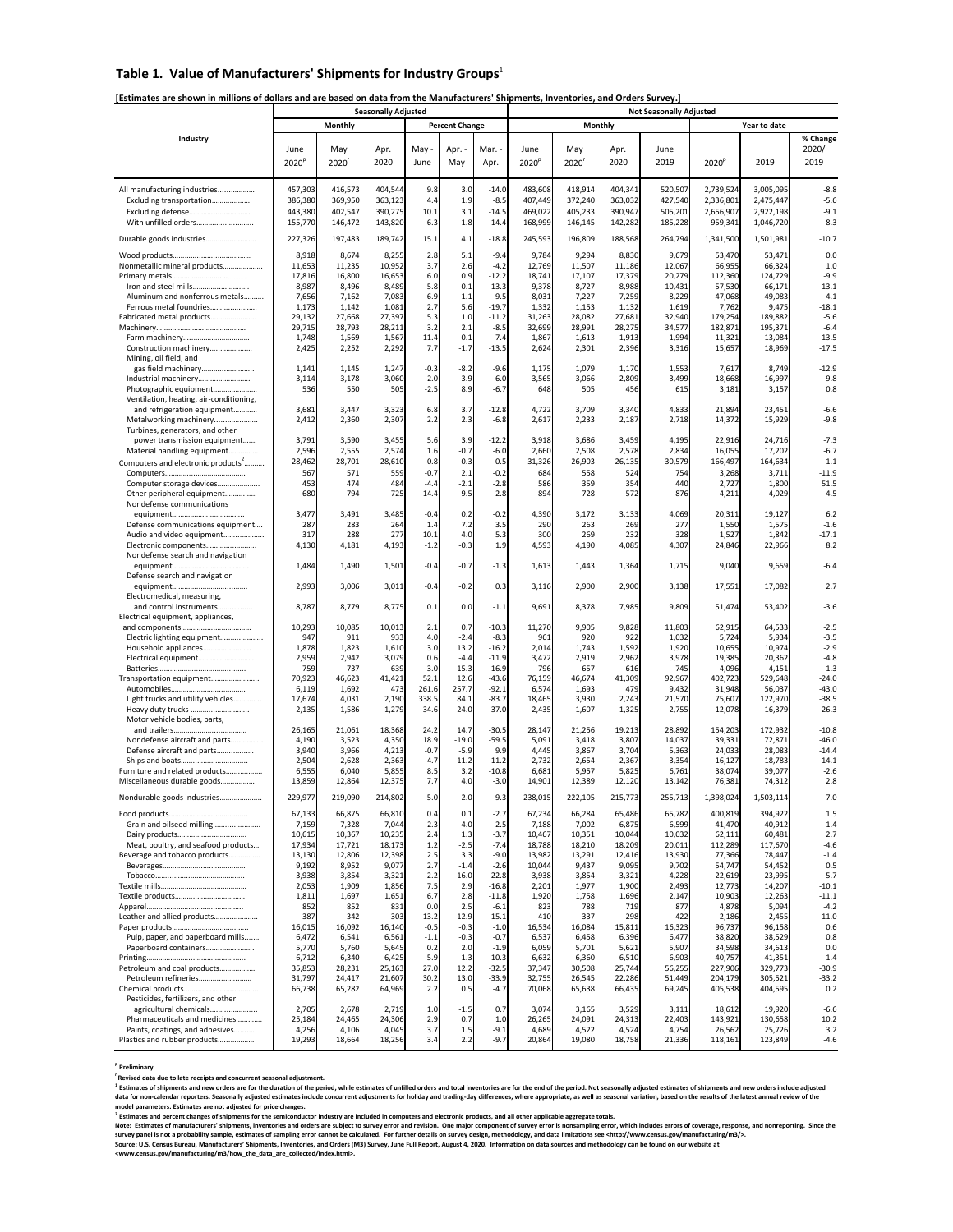# Table 2. Value of Manufacturers' New Orders for Industry Groups<sup>1</sup>

|                                                                   |                           |                | <b>Seasonally Adjusted</b> |               |                       |                |                           |                |              | <b>Not Seasonally Adjusted</b> |                   |              |                           |  |  |
|-------------------------------------------------------------------|---------------------------|----------------|----------------------------|---------------|-----------------------|----------------|---------------------------|----------------|--------------|--------------------------------|-------------------|--------------|---------------------------|--|--|
|                                                                   |                           | <b>Monthly</b> |                            |               | <b>Percent Change</b> |                |                           | <b>Monthly</b> |              |                                |                   | Year to date |                           |  |  |
| Industry                                                          | June<br>2020 <sup>k</sup> | May<br>2020    | Apr.<br>2020               | May -<br>June | Apr. -<br>May         | Mar. -<br>Apr. | June<br>2020 <sup>p</sup> | May<br>2020    | Apr.<br>2020 | June<br>2019                   | 2020 <sup>p</sup> | 2019         | % Change<br>2020/<br>2019 |  |  |
| All manufacturing industries <sup>2</sup>                         | 437,213                   | 411,695        | 382,304                    | 6.2           | 7.7                   | $-13.5$        | 463,346                   | 408,235        | 381,868      | 508,008                        | 2,664,960         | 2,963,530    | $-10.1$                   |  |  |
| Excluding transportation <sup>2</sup>                             | 381,857                   | 365,643        | 356,542                    | 4.4           | 2.6                   | $-8.9$         | 401,468                   | 367,843        | 358,154      | 421,701                        | 2,315,681         | 2,456,591    | $-5.7$                    |  |  |
| Excluding defense <sup>2</sup>                                    | 425,449                   | 397,556        | 369,967                    | 7.0           | 7.5                   | $-12.8$        | 448,254                   | 396,667        | 371,111      | 493,432                        | 2,577,370         | 2,880,429    | $-10.5$                   |  |  |
|                                                                   | 140,485                   | 146,473        | 126,453                    | $-4.1$        | 15.8                  | $-12.3$        | 153,454                   | 139,669        | 124,104      | 177,297                        | 912,102           | 1,032,732    | $-11.7$                   |  |  |
| Durable goods industries <sup>2</sup>                             | 207,236                   | 192,605        | 167,502                    | 7.6           | 15.0                  | $-18.3$        | 225,331                   | 186,130        | 166,095      | 252,295                        | 1,266,936         | 1,460,416    | $-13.2$                   |  |  |
|                                                                   | 17,906                    | 17,106         | 15,782                     | 4.7           | 8.4                   | $-14.5$        | 18,687                    | 17,020         | 16,402       | 20,242                         | 111,718           | 125,148      | $-10.7$                   |  |  |
|                                                                   | 8,962                     | 8,908          | 7,800                      | 0.6           | 14.2                  | $-14.0$        | 9,348                     | 8,886          | 8,253        | 10,544                         | 56,891            | 66,381       | $-14.3$                   |  |  |
| Aluminum and nonferrous metals                                    | 7,644                     | 7,011          | 6,860                      | 9.0           | 2.2                   | $-14.6$        | 7,934                     | 6,965          | 6,991        | 8,211                          | 47,046            | 49,400       | $-4.8$                    |  |  |
| Ferrous metal foundries                                           | 1,300                     | 1,187          | 1,122                      | 9.5           | 5.8                   | $-16.4$        | 1,405                     | 1,169          | 1,158        | 1,487                          | 7,781             | 9,367        | $-16.9$                   |  |  |
| Fabricated metal products                                         | 29,159                    | 27,773         | 26,211                     | 5.0           | 6.0                   | $-13.6$        | 31,228                    | 28,376         | 26,804       | 32,776                         | 180,337           | 192,795      | $-6.5$                    |  |  |
|                                                                   | 29,697                    | 28,826         | 28,503                     | 3.0           | 1.1                   | $-8.0$         | 31,940                    | 28,626         | 28,892       | 33,429                         | 185,240           | 196,297      | $-5.6$                    |  |  |
| Construction machinery                                            | 2,410                     | 2,322          | 2,204                      | 3.8           | 5.4                   | $-9.0$         | 2,352                     | 2,194          | 2,199        | 2,494                          | 15,189            | 17,223       | $-11.8$                   |  |  |
| Mining, oil field, and                                            |                           |                |                            |               |                       |                |                           |                |              |                                |                   |              |                           |  |  |
| gas field machinery                                               | 1,031                     | 1,025          | 1,263                      | 0.6           | $-18.8$               | $-3.5$         | 1,065                     | 959            | 1,186        | 1,403                          | 7,272             | 8,320        | $-12.6$                   |  |  |
| Industrial machinery                                              | 3,007                     | 3,190          | 3,033                      | $-5.7$        | 5.2<br>5.6            | $-2.4$         | 3,300                     | 2,936          | 2,876        | 3,412                          | 18,761            | 17,337       | 8.2                       |  |  |
| Photographic equipment<br>Ventilation, heating, air-conditioning, | 506                       | 563            | 533                        | $-10.1$       |                       | 0.0            | 572                       | 495            | 472          | 651                            | 3,065             | 2,877        | 6.5                       |  |  |
| and refrigeration equipment                                       | 3,826                     | 3,442          | 3,314                      | 11.2          | 3.9                   | $-15.2$        | 4,810                     | 3,671          | 3,407        | 4,710                          | 22,606            | 24,281       | $-6.9$                    |  |  |
| Metalworking machinery                                            | 2,582                     | 2,369          | 2,380                      | 9.0           | $-0.5$                | $-4.6$         | 2,685                     | 2,243          | 2,481        | 2,525                          | 15,027            | 15,753       | $-4.6$                    |  |  |
| Turbines, generators, and other                                   |                           |                |                            |               |                       |                |                           |                |              |                                |                   |              |                           |  |  |
| power transmission equipment                                      | 3,638                     | 3,592          | 3,518                      | 1.3           | 2.1                   | $-12.9$        | 3,765                     | 3,688          | 3,522        | 4,228                          | 22,753            | 24,590       | $-7.5$                    |  |  |
| Material handling equipment                                       | 2,604                     | 2,474          | 2,582                      | 5.3           | $-4.2$                | $-7.8$         | 2,917                     | 2,386          | 2,564        | 3,335                          | 16,272            | 17,449       | $-6.7$                    |  |  |
| Computers and electronic products <sup>2</sup>                    | 23,890                    | 23,893         | 23,771                     | 0.0           | 0.5                   | $-0.1$         | 26,493                    | 22,301         | 22,079       | 26,091                         | 140,511           | 139,450      | 0.8                       |  |  |
|                                                                   | 526                       | 539            | 525                        | $-2.4$        | 2.7                   | $-1.1$         | 643                       | 526            | 490          | 723                            | 3,124             | 3,668        | $-14.8$                   |  |  |
| Nondefense communications                                         |                           |                |                            |               |                       |                |                           |                |              |                                |                   |              |                           |  |  |
|                                                                   | 3,519                     | 3,509          | 3,496                      | 0.3           | 0.4                   | 0.6            | 4,240                     | 3,042          | 3,234        | 4,047                          | 20,485            | 19,630       | 4.4                       |  |  |
| Defense communications equipment                                  | 229                       | 237            | 212                        | $-3.4$        | 11.8                  | 29.3           | 223                       | 209            | 209          | 213                            | 1,300             | 1,362        | $-4.6$                    |  |  |
| Electronic components                                             | 4,118                     | 4,128          | 4,230                      | $-0.2$        | $-2.4$                | 0.5            | 4,268                     | 4,053          | 4,205        | 4,028                          | 24,709            | 22,860       | 8.1                       |  |  |
| Nondefense search and navigation                                  |                           |                |                            |               |                       |                |                           |                |              |                                |                   |              |                           |  |  |
|                                                                   | 1,619                     | 1,624          | 1,549                      | $-0.3$        | 4.8                   | 0.8            | 1,767                     | 1,545          | 1,492        | 1,735                          | 9,637             | 10,119       | $-4.8$                    |  |  |
| Defense search and navigation                                     |                           |                |                            |               |                       |                |                           |                |              |                                |                   |              |                           |  |  |
|                                                                   | 3,150                     | 3,063          | 3,013                      | 2.8           | 1.7                   | 1.1            | 3,488                     | 2,689          | 2,915        | 3,604                          | 18,061            | 18,698       | $-3.4$                    |  |  |
| Electromedical, measuring,                                        |                           |                |                            |               |                       |                |                           |                |              |                                |                   |              |                           |  |  |
| and control instruments                                           | 8,797                     | 8,772          | 8,797                      | 0.3           | $-0.3$                | $-1.6$         | 9,632                     | 8,441          | 7,954        | 9,799                          | 52,063            | 53,578       | $-2.8$                    |  |  |
| Electrical equipment, appliances,                                 |                           | 10,110         | 10,128                     |               | $-0.2$                | $-9.0$         | 11,071                    | 10,028         | 10,150       | 11,768                         | 64,034            | 65,593       | $-2.4$                    |  |  |
| Electric lighting equipment                                       | 10,307<br>953             | 893            | 919                        | 1.9<br>6.7    | $-2.8$                | $-7.1$         | 1,018                     | 883            | 909          | 1,146                          | 5,680             | 6,102        | $-6.9$                    |  |  |
| Household appliances                                              | 2,057                     | 1,899          | 1,625                      | 8.3           | 16.9                  | $-15.3$        | 2,151                     | 1,877          | 1,687        | 1,925                          | 11,022            | 11,008       | 0.1                       |  |  |
|                                                                   | 2,933                     | 2,933          | 3,054                      | 0.0           | $-4.0$                | $-12.9$        | 3,362                     | 2,879          | 2,995        | 3,841                          | 19,599            | 20,712       | $-5.4$                    |  |  |
| Transportation equipment                                          | 55,356                    | 46,052         | 25,762                     | 20.2          | 78.8                  | $-48.9$        | 61,878                    | 40,392         | 23,714       | 86,307                         | 349,279           | 506,939      | $-31.1$                   |  |  |
| Motor vehicle bodies, parts,                                      |                           |                |                            |               |                       |                |                           |                |              |                                |                   |              |                           |  |  |
|                                                                   | 26,932                    | 21,076         | 18,115                     | 27.8          | 16.3                  | $-31.1$        | 28,191                    | 21,126         | 18,527       | 28,076                         | 154,203           | 171,897      | $-10.3$                   |  |  |
| Nondefense aircraft and parts <sup>3</sup>                        | $-10,354$                 | 2,858          | $-8,601$                   | $-462.3$      | (NA)                  | (NA)           | $-9,905$                  | $-855$         | $-9,938$     | 9,407                          | $-19,440$         | 53,381       | $-136.4$                  |  |  |
| Defense aircraft and parts                                        | 2,582                     | 3,718          | 3,923                      | $-30.6$       | $-5.2$                | $-34.9$        | 3,706                     | 2,431          | 3,516        | 5,533                          | 22,827            | 27,947       | $-18.3$                   |  |  |
|                                                                   | 2,092                     | 2,547          | 2,272                      | $-17.9$       | 12.1                  | 253.9          | 3,938                     | 1,653          | 1,687        | 1,738                          | 21,437            | 20,482       | 4.7                       |  |  |
| Furniture and related products                                    | 6,479                     | 6,055          | 5,799                      | 7.0           | 4.4                   | $-12.4$        | 6,568                     | 6,180          | 5,954        | 6,778                          | 39,009            | 40,044       | $-2.6$                    |  |  |
| Nondurable goods industries                                       | 229,977                   | 219,090        | 214,802                    | 5.0           | 2.0                   | $-9.3$         | 238,015                   | 222,105        | 215,773      | 255,713                        | 1,398,024         | 1,503,114    | $-7.0$                    |  |  |

 $^1$  Estimates of shipments and new orders are for the duration of the period, while estimates of unfilled orders and total inventories are for the end of the period. Not seasonally adjusted estimates of shipments and new adjusted data for non-calendar reporters. Seasonally adjusted estimates include concurrent adjustments for holiday and trading-day differences, where appropriate, as well as seasonal variation, based on the results of the **review of the model parameters. Estimates are not adjusted for price changes.** 

<sup>2</sup> Data on new orders are not available for the semiconductor industry. Estimates and percent changes for new orders exclude semiconductor industry data.

<sup>3</sup> (NA) - New Orders month-to-month percent change is not provided for Nondefense aircraft and parts because the denominator has a negative value.

Note: Estimates of manufacturers' shipments, inventories and orders are subject to survey error and revision. One major component of survey error is nonsampling error, which includes errors of coverage, response, and nonre Since the survey panel is not a probability sample, estimates of sampling error cannot be calculated. For further details on survey design, methodology, and data limitations see <http://www.census.gov/manufacturing/m3/>. Source: U.S. Census Bureau, Manufacturers' Shipments, Inventories, and Orders (M3) Survey, June Full Report, August 4, 2020. Information on data sources and methodology can be found on our website at **<www.census.gov/manufacturing/m3/how\_the\_data\_are\_collected/index.html>.** 

**p Preliminary** 

**r Revised data due to late receipts and concurrent seasonal adjustment.**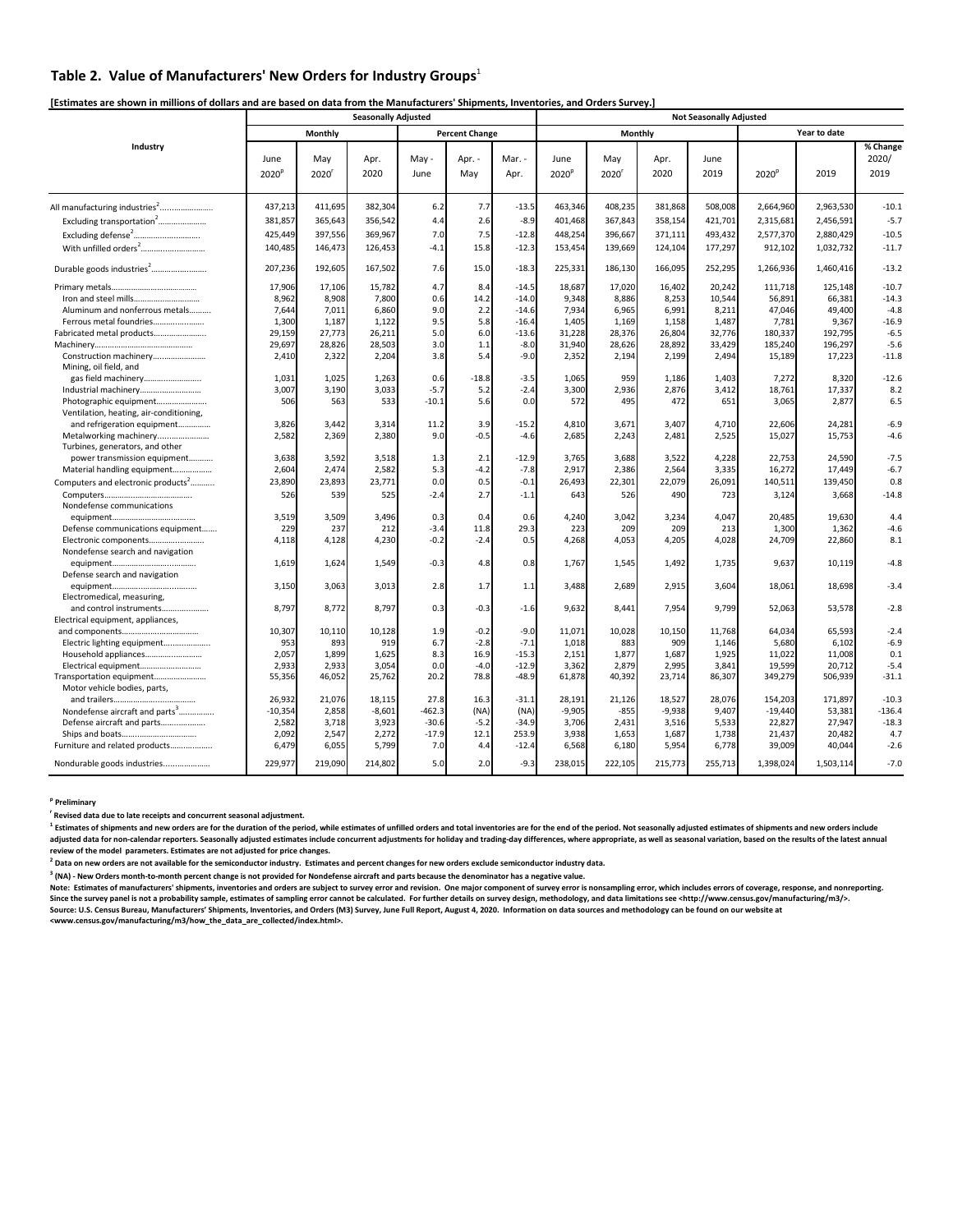# Table 3. Value of Manufacturers' Unfilled Orders for Industry Groups<sup>1</sup>

|                                                                   |                           |                | <b>Seasonally Adjusted</b> |                  |                       |                  | <b>Not Seasonally Adjusted</b> |             |                |              |                       |  |  |
|-------------------------------------------------------------------|---------------------------|----------------|----------------------------|------------------|-----------------------|------------------|--------------------------------|-------------|----------------|--------------|-----------------------|--|--|
|                                                                   |                           | <b>Monthly</b> |                            |                  | <b>Percent Change</b> |                  |                                |             | <b>Monthly</b> |              | % Change              |  |  |
| Industry                                                          | June<br>2020 <sup>p</sup> | May<br>2020    | Apr.<br>2020               | May -<br>June    | Apr. -<br>May         | Mar. -<br>Apr.   | June<br>2020 <sup>p</sup>      | May<br>2020 | Apr.<br>2020   | June<br>2019 | June<br>2020/<br>2019 |  |  |
|                                                                   | 1,092,528                 | 1,107,813      | 1,107,812                  | $-1.4$           | 0.0                   | $-1.5$           | 1,094,903                      | 1,110,448   | 1,116,924      | 1,150,272    | $-4.8$                |  |  |
| Excluding transportation <sup>2</sup>                             | 349,037                   | 348,755        | 348,183                    | 0.1              | 0.2                   | $-0.5$           | 351,330                        | 352,594     | 352,788        | 352,735      | $-0.4$                |  |  |
| Excluding defense <sup>2</sup>                                    | 873,397                   | 886,523        | 886,635                    | $-1.5$           | 0.0                   | $-1.7$           | 873,082                        | 889,133     | 893,496        | 943,561      | $-7.5$                |  |  |
| Durable goods industries <sup>2</sup>                             | 1,092,528                 | 1,107,813      | 1,107,812                  | $-1.4$           | 0.0                   | $-1.5$           | 1,094,903                      | 1,110,448   | 1,116,924      | 1,150,272    | $-4.8$                |  |  |
|                                                                   | 30,656                    | 30,566         | 30,260                     | 0.3              | 1.0                   | $-2.8$           | 30,817                         | 30,871      | 30,958         | 31,355       | $-1.7$                |  |  |
| Iron and steel mills                                              | 12,839                    | 12,864         | 12,452                     | $-0.2$           | 3.3                   | $-5.2$           | 13,028                         | 13,058      | 12,899         | 13,842       | $-5.9$                |  |  |
| Aluminum and nonferrous metals                                    | 12,493                    | 12,505         | 12,656                     | $-0.1$           | $-1.2$                | $-1.7$           | 12,512                         | 12,609      | 12,871         | 12,563       | $-0.4$                |  |  |
| Ferrous metal foundries                                           | 5,324                     | 5,197          | 5,152                      | 2.4              | 0.9                   | 0.8              | 5,277                          | 5,204       | 5,188          | 4,950        | 6.6                   |  |  |
| Fabricated metal products                                         | 72,533                    | 72,506         | 72,401                     | 0.0              | 0.1                   | $-1.6$           | 73,533                         | 73,568      | 73,274         | 75,829       | $-3.0$                |  |  |
|                                                                   | 96,929                    | 96,947         | 96,914                     | 0.0              | 0.0                   | 0.3              | 97,097                         | 97,856      | 98,221         | 97,988       | $-0.9$                |  |  |
| Construction machinery<br>Mining, oil field, and                  | 5,059                     | 5,074          | 5,004                      | $-0.3$           | 1.4                   | $-1.7$           | 4,909                          | 5,181       | 5,288          | 6,529        | $-24.8$               |  |  |
| gas field machinery                                               | 3,677                     | 3,787          | 3,907                      | $-2.9$           | $-3.1$                | 0.4              | 3,677                          | 3,787       | 3,907          | 4,237        | $-13.2$               |  |  |
|                                                                   | 8,609                     | 8,716          | 8,704                      | $-1.2$           | 0.1                   | $-0.3$           | 8,584                          | 8,849       | 8,979          | 9,024        | $-4.9$                |  |  |
| Photographic equipment<br>Ventilation, heating, air-conditioning, | 1,022                     | 1,052          | 1,039                      | $-2.9$           | 1.3                   | 2.8              | 954                            | 1,030       | 1,040          | 1,085        | $-12.1$               |  |  |
| and refrigeration equipment                                       | 7,038                     | 6,893          | 6,898                      | 2.1              | $-0.1$                | $-0.1$           | 7,208                          | 7,120       | 7,158          | 6,973        | 3.4                   |  |  |
| Metalworking machinery                                            | 8,210                     | 8,040          | 8,031                      | 2.1              | 0.1                   | 0.9              | 8,269                          | 8,201       | 8,191          | 8,271        | 0.0                   |  |  |
| Turbines, generators, and other                                   |                           |                |                            |                  |                       |                  |                                |             |                |              |                       |  |  |
| power transmission equipment                                      | 23,443                    | 23,596         | 23,594                     | $-0.6$           | 0.0                   | 0.3              | 23,443                         | 23,596      | 23,594         | 23,861       | $-1.8$                |  |  |
| Material handling equipment                                       | 11,051                    | 11,043         | 11,124                     | 0.1              | $-0.7$                | 0.1              | 11,253                         | 10,996      | 11,118         | 10,999       | 2.3                   |  |  |
| Computers and electronic products <sup>2</sup>                    | 118,834                   | 118,601        | 118,530                    | 0.2              | 0.1                   | 0.0              | 119,081                        | 119,197     | 119,596        | 118,016      | 0.9                   |  |  |
|                                                                   | 1,864                     | 1,905          | 1,937                      | $-2.2$           | $-1.7$                | $-1.7$           | 1,864                          | 1,905       | 1,937          | 1,948        | $-4.3$                |  |  |
| Nondefense communications                                         |                           |                |                            |                  |                       |                  |                                |             |                |              |                       |  |  |
|                                                                   | 24,882                    | 24,840         | 24,822                     | 0.2              | 0.1                   | 0.0              | 24,806                         | 24,956      | 25,086         | 24,677       | 0.5                   |  |  |
| Defense communications equipment                                  | 711                       | 769            | 815                        | $-7.5$           | $-5.6$                | $-6.0$           | 707                            | 774         | 828            | 1,051        | $-32.7$               |  |  |
| Electronic components                                             | 14,754                    | 14,766         | 14,819                     | $-0.1$           | $-0.4$                | 0.3              | 14,528                         | 14,853      | 14,990         | 13,974       | 4.0                   |  |  |
| Nondefense search and navigation                                  |                           |                |                            |                  |                       |                  |                                |             |                |              |                       |  |  |
|                                                                   | 21,943                    | 21,808         | 21,674                     | 0.6              | 0.6                   | 0.2              | 21,945                         | 21,791      | 21,689         | 21,215       | 3.4                   |  |  |
| Defense search and navigation                                     |                           |                |                            |                  |                       |                  |                                |             |                |              |                       |  |  |
|                                                                   | 30,882                    | 30,725         | 30,668                     | 0.5              | 0.2                   | 0.0              | 31,231                         | 30,859      | 31,070         | 31,355       | $-0.4$                |  |  |
| Electromedical, measuring,                                        |                           |                |                            |                  |                       |                  |                                |             |                |              |                       |  |  |
| and control instruments                                           | 23,798                    | 23,788         | 23,795                     | 0.0              | 0.0                   | 0.1              | 24,000                         | 24,059      | 23,996         | 23,796       | 0.9                   |  |  |
| Electrical equipment, appliances,                                 |                           |                |                            |                  |                       |                  |                                |             |                |              |                       |  |  |
|                                                                   | 21,628                    | 21,614         | 21,589                     | 0.1              | 0.1                   | 0.5              | 21,902                         | 22,101      | 21,978         | 20,866       | 5.0                   |  |  |
| Electric lighting equipment                                       | 1,669                     | 1,663          | 1,681                      | 0.4              | $-1.1$                | $-0.8$           | 1,703                          | 1,646       | 1,683          | 1,501        | 13.5                  |  |  |
|                                                                   | 1,897                     | 1,718          | 1,642                      | 10.4             | 4.6                   | 0.9              | 1,923                          | 1,786       | 1,652          | 1,380        | 39.3                  |  |  |
|                                                                   |                           |                | 8,608                      |                  | $-0.1$                | $-0.3$           |                                |             |                | 8,682        | $-0.6$                |  |  |
|                                                                   | 8,573                     | 8,599          |                            | $-0.3$<br>$-2.1$ | $-0.1$                | $-2.0$           | 8,631                          | 8,741       | 8,781          |              | $-6.8$                |  |  |
| Transportation equipment                                          | 743,491                   | 759,058        | 759,629                    |                  |                       |                  | 743,573                        | 757,854     | 764,136        | 797,537      |                       |  |  |
| Motor vehicle bodies, parts,                                      |                           | 20,385         | 20,370                     | 3.8              | 0.1                   |                  | 20,748                         | 20,704      | 20,834         | 20,868       | $-0.6$                |  |  |
| Nondefense aircraft and parts                                     | 21,152<br>503,060         | 517,604        | 518,269                    | $-2.8$           | $-0.1$                | $-1.2$<br>$-2.4$ |                                | 516,199     | 520,472        | 570,814      | $-12.2$               |  |  |
|                                                                   |                           |                |                            |                  |                       |                  | 501,203                        |             |                |              | 4.7                   |  |  |
| Defense aircraft and parts                                        | 83,704                    | 85,062         | 85,310                     | $-1.6$           | $-0.3$                | $-0.3$           | 83,831                         | 84,570      | 86,006         | 80,042       |                       |  |  |
|                                                                   | 48,230                    | 48,642         | 48,723                     | $-0.8$           | $-0.2$                | $-0.2$           | 50,459                         | 49,253      | 50,254         | 43,992       | 14.7                  |  |  |
| Furniture and related products                                    | 7,888                     | 7,964          | 7,949                      | $-1.0$           | 0.2                   | $-0.7$           | 8,331                          | 8,444       | 8,221          | 8,114        | 2.7                   |  |  |

 $^1$  Estimates of shipments and new orders are for the duration of the period, while estimates of unfilled orders and total inventories are for the end of the period. Not seasonally adjusted estimates of shipments and new include adjusted data for non-calendar reporters. Seasonally adjusted estimates include concurrent adjustments for holiday and trading-day differences, where appropriate, as well as seasonal variation, based on the results **latest annual review of the model parameters. Estimates are not adjusted for price changes.** 

<sup>2</sup> Data on unfilled orders are not available for the semiconductor industry. Estimates and percent changes for unfilled orders exclude semiconductor industry data.

Source: U.S. Census Bureau, Manufacturers' Shipments, Inventories, and Orders (M3) Survey, June Full Report, August 4, 2020. Information on data sources and methodology can be found on our website at **<www.census.gov/manufacturing/m3/how\_the\_data\_are\_collected/index.html>.**

**p Preliminary** 

**r Revised data due to late receipts and concurrent seasonal adjustment.** 

**Note: Estimates of manufacturers' shipments, inventories and orders are subject to survey error and revision. One major component of survey error is nonsampling error, which includes errors of coverage, response, and nonreporting. Since the survey panel is not a probability sample, estimates of sampling error cannot be calculated. For further details on survey design, methodology, and data limitations see <http://www.census.gov/manufacturing/m3/>.**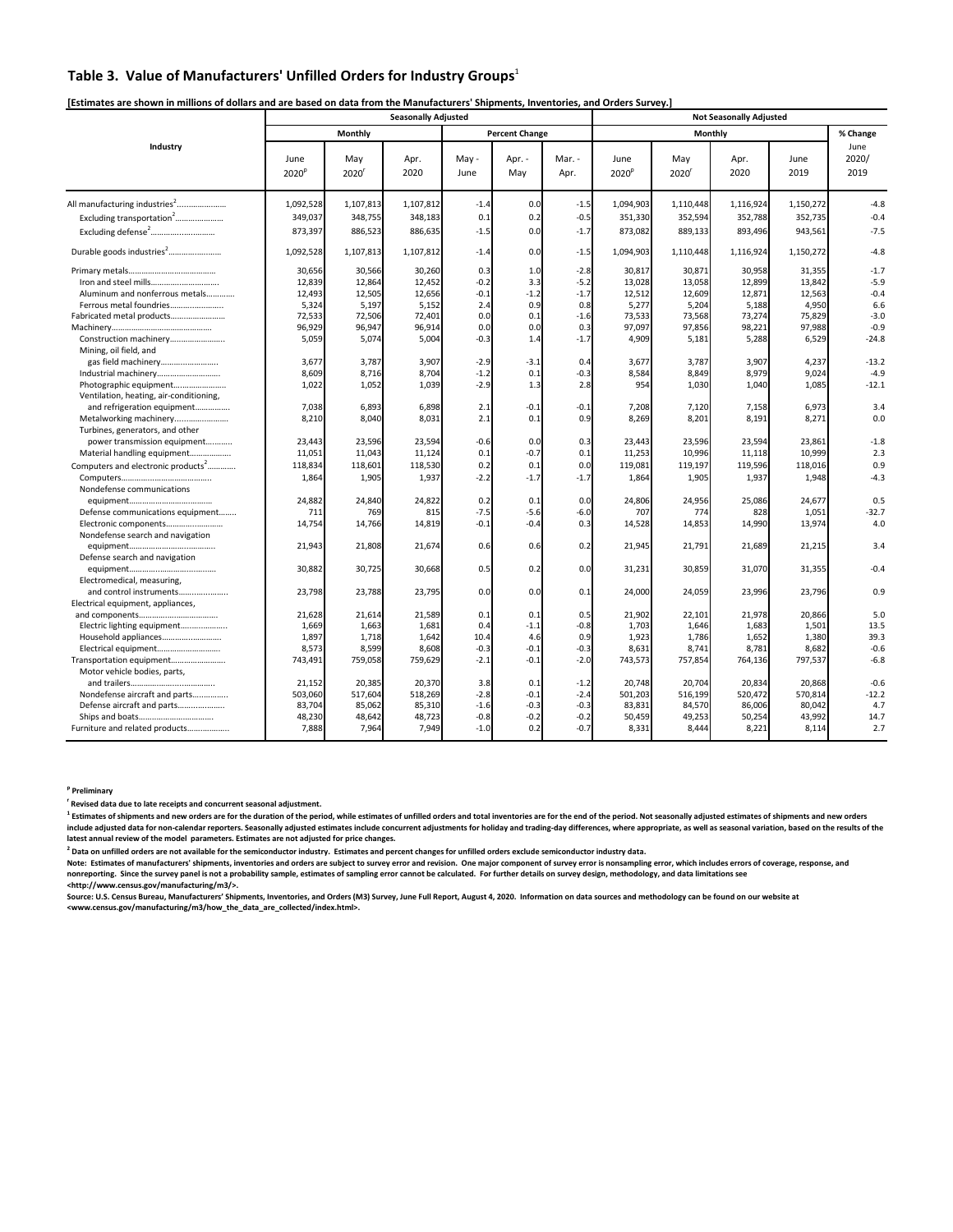# Table 4. Value of Manufacturers' Inventories for Industry Groups<sup>1</sup>

|                                                                   |                           |                  | <b>Seasonally Adjusted</b> |                  |                       |                    |                           |                       | <b>Not Seasonally Adjusted</b> |                  |                       |
|-------------------------------------------------------------------|---------------------------|------------------|----------------------------|------------------|-----------------------|--------------------|---------------------------|-----------------------|--------------------------------|------------------|-----------------------|
|                                                                   |                           | <b>Monthly</b>   |                            |                  | <b>Percent Change</b> |                    |                           |                       | <b>Monthly</b>                 |                  | % Change              |
| Industry                                                          | June<br>2020 <sup>p</sup> | May<br>2020      | Apr.<br>2020               | May -<br>June    | Apr. -<br>May         | Mar. -<br>Apr.     | June<br>2020 <sup>p</sup> | May<br>$2020^{\circ}$ | Apr.<br>2020                   | June<br>2019     | June<br>2020/<br>2019 |
|                                                                   |                           |                  |                            |                  |                       |                    |                           |                       |                                |                  |                       |
|                                                                   | 690,900                   | 686,935          | 685,869                    | 0.6              | 0.2                   | $-0.5$             | 687,406                   | 689,972               | 688,560                        | 690,324          | $-0.4$                |
| Excluding transportation                                          | 544,449                   | 542,621          | 543,132                    | 0.3              | $-0.1$                | $-0.6$             | 542,321                   | 545,374               | 545,422                        | 560,679          | $-3.3$                |
| Excluding defense                                                 | 665,366                   | 661,724          | 660,549                    | 0.6              | 0.2                   | $-0.5$             | 661,760                   | 664,629               | 663,230                        | 665,479          | $-0.6$                |
| With unfilled orders                                              | 347,045                   | 346,896          | 346,626                    | 0.0              | 0.1                   | 0.1                | 346,116                   | 349,056               | 348,231                        | 335,275          | 3.2                   |
| Durable goods industries                                          | 424,973                   | 424,813          | 424,744                    | 0.0              | 0.0                   | 0.0                | 423,014                   | 426,987               | 426,439                        | 412,969          | 2.4                   |
|                                                                   | 11,617                    | 11,573           | 11,824                     | 0.4              | $-2.1$                | $-0.3$             | 11,356                    | 11,389                | 11,814                         | 11,892           | $-4.5$                |
| Nonmetallic mineral products                                      | 14,287                    | 14,404           | 14,606                     | $-0.8$           | $-1.4$                | 0.8                | 14,390                    | 14,688                | 14,833                         | 14,569           | $-1.2$                |
|                                                                   | 34,016                    | 34,697           | 35,430                     | $-2.0$           | $-2.1$                | $-1.3$             | 33,870                    | 34,826                | 35,488                         | 36,405           | $-7.0$                |
| Aluminum and nonferrous metals                                    | 19,046                    | 19,441           | 19,824                     | $-2.0$           | $-1.9$                | $-0.6$             | 18,938                    | 19,401                | 19,700                         | 21,081           | $-10.2$               |
| Ferrous metal foundries                                           | 12,832<br>2,138           | 13,098<br>2,158  | 13,408<br>2,198            | $-2.0$<br>$-0.9$ | $-2.3$<br>$-1.8$      | $-2.4$<br>$-0.8$   | 12,816<br>2,116           | 13,237<br>2,188       | 13,551<br>2,237                | 13,088<br>2,236  | $-2.1$<br>$-5.4$      |
| Fabricated metal products                                         | 52,674                    | 53,400           | 53,382                     | $-1.4$           | 0.0                   | 0.2                | 52,777                    | 53,692                | 53,601                         | 53,996           | $-2.3$                |
|                                                                   | 70,613                    | 70,981           | 71,200                     | $-0.5$           | $-0.3$                | $-0.4$             | 70,278                    | 71,370                | 71,481                         | 71,770           | $-2.1$                |
|                                                                   | 3,733                     | 3,832            | 3,906                      | $-2.6$           | $-1.9$                | 2.6                | 3,668                     | 3,768                 | 3,846                          | 3,885            | $-5.6$                |
| Construction machinery                                            | 6,158                     | 6,176            | 6,094                      | $-0.3$           | 1.3                   | 0.2                | 6,150                     | 6,146                 | 6,150                          | 6,328            | $-2.8$                |
| Mining, oil field,                                                |                           |                  |                            |                  |                       |                    |                           |                       |                                |                  |                       |
| and gas field machinery                                           | 4,682                     | 4,853            | 4,938                      | $-3.5$           | $-1.7$                | $-1.3$             | 4,631                     | 4,873                 | 4,953                          | 5,536            | $-16.3$               |
|                                                                   | 9,915                     | 9,795            | 9,636                      | 1.2              | 1.7                   | 0.2                | 10,020                    | 9,736                 | 9,423                          | 9,139            | 9.6                   |
| Photographic equipment<br>Ventilation, heating, air-conditioning, | 1,438                     | 1,446            | 1,475                      | $-0.6$           | $-2.0$                | $-0.8$             | 1,407                     | 1,443                 | 1,462                          | 1,433            | $-1.8$                |
| and refrigeration equipment                                       | 5,350                     | 5,483            | 5,588                      | $-2.4$           | $-1.9$                | $-3.4$             | 5,413                     | 5,850                 | 5,960                          | 5,851            | $-7.5$                |
| Metalworking machinery                                            | 5,987                     | 6,037            | 6,068                      | $-0.8$           | $-0.5$                | $-0.5$             | 5,884                     | 6,043                 | 6,043                          | 6,071            | $-3.1$                |
| Turbines, generators, and other                                   |                           |                  |                            |                  |                       |                    |                           |                       |                                |                  |                       |
| power transmission equipment                                      | 9,577                     | 9,525            | 9,574                      | 0.5              | $-0.5$                | $-1.0$             | 9,518                     | 9,671                 | 9,703                          | 9,645            | $-1.3$                |
| Material handling equipment                                       | 4,767                     | 4,858            | 4,964                      | $-1.9$           | $-2.1$                | $-1.4$             | 4,803                     | 4,877                 | 4,976                          | 5,322            | $-9.8$                |
| Computers and electronic products <sup>2</sup>                    | 44,177                    | 44,203           | 44,212                     | $-0.1$           | 0.0                   | 0.5                | 44,053                    | 44,799                | 44,502                         | 43,757           | 0.7                   |
|                                                                   | 1,859                     | 1,911            | 1,846                      | $-2.7$           | 3.5                   | 4.9                | 1,911                     | 1,964                 | 1,735                          | 1,863            | 2.6                   |
| Computer storage devices                                          | 955                       | 954              | 960                        | 0.1              | $-0.6$                | 1.1                | 926                       | 923                   | 885                            | 907              | 2.1                   |
| Other peripheral equipment                                        | 1,076                     | 1,071            | 1,076                      | 0.5              | $-0.5$                | 0.6                | 1,064                     | 1,106                 | 1,098                          | 1,017            | 4.6                   |
| Nondefense communications                                         | 4,536                     | 4,550            | 4,582                      | $-0.3$           | $-0.7$                | 0.4                | 4,554                     | 4,691                 | 4,596                          | 4,503            | 1.1                   |
| Defense communications equipment                                  | 660                       | 662              | 667                        | $-0.3$           | $-0.7$                | 1.2                | 660                       | 662                   | 667                            | 675              | $-2.2$                |
| Audio and video equipment                                         | 603                       | 702              | 685                        | $-14.1$          | 2.5                   | 9.8                | 588                       | 671                   | 660                            | 632              | $-7.0$                |
| Electronic components                                             | 7,918                     | 7,953            | 8,041                      | $-0.4$           | $-1.1$                | $-0.6$             | 7,837                     | 7,967                 | 8,363                          | 7,901            | $-0.8$                |
| Nondefense search and navigation                                  |                           |                  |                            |                  |                       |                    |                           |                       |                                |                  |                       |
|                                                                   | 2,946                     | 2,950            | 2,932                      | $-0.1$           | 0.6                   | 1.1                | 2,917                     | 2,951                 | 2,938                          | 2,768            | 5.4                   |
| Defense search and navigation                                     |                           |                  |                            |                  |                       |                    |                           |                       |                                |                  |                       |
|                                                                   | 2,664                     | 2,660            | 2,666                      | 0.2              | $-0.2$                | $-0.7$             | 2,669                     | 2,750                 | 2,714                          | 2,711            | $-1.5$                |
| Electromedical, measuring                                         |                           |                  |                            |                  |                       |                    |                           |                       |                                |                  |                       |
| and control instruments<br>Electrical equipment, appliances,      | 15,473                    | 15,272           | 15,218                     | 1.3              | 0.4                   | 0.4                | 15,444                    | 15,548                | 15,317                         | 14,967           | 3.2                   |
|                                                                   | 19,760                    | 19,813           | 19,906                     | $-0.3$           | $-0.5$                | 1.0                | 19,900                    | 20,100                | 20,164                         | 19,943           | $-0.2$                |
| Electric lighting equipment                                       | 2,028                     | 2,029            | 2,030                      | 0.0              | 0.0                   | $-1.1$             | 2,029                     | 2,041                 | 2,042                          | 2,069            | $-1.9$                |
| Household appliances                                              | 2,380                     | 2,359            | 2,498                      | 0.9              | $-5.6$                | $-1.7$             | 2,380                     | 2,415                 | 2,544                          | 2,761            | $-13.8$               |
|                                                                   | 6,435                     | 6,502            | 6,443                      | $-1.0$           | 0.9                   | 2.1                | 6,436                     | 6,620                 | 6,559                          | 6,298            | 2.2                   |
|                                                                   | 1,856                     | 1,855            | 1,865                      | 0.1              | $-0.5$                | $-0.1$             | 1,960                     | 1,924                 | 1,914                          | 2,022            | $-3.1$                |
| Transportation equipment                                          | 146,451                   | 144,314          | 142,737                    | 1.5              | 1.1                   | 0.1                | 145,085                   | 144,598               | 143,138                        | 129,645          | 11.9                  |
| Light trucks and utility vehicles                                 | 5,830<br>5,198            | 5,888<br>4,699   | 5,688<br>4,534             | $-1.0$<br>10.6   | 3.5<br>3.6            | 0.3<br>$-11.9$     | 5,620<br>4,844            | 5,769<br>4,609        | 5,633<br>4,484                 | 5,502<br>4,936   | 2.1<br>$-1.9$         |
|                                                                   | 1,910                     | 1,939            | 1,967                      | $-1.5$           | $-1.4$                | 3.2                | 1,923                     | 2,006                 | 1,996                          | 1,926            | $-0.2$                |
| Motor vehicle bodies, parts,                                      |                           |                  |                            |                  |                       |                    |                           |                       |                                |                  |                       |
|                                                                   | 27,192                    | 27,621           | 27,748                     | $-1.6$           | $-0.5$                | 2.7                | 26,814                    | 27,620                | 27,767                         | 26,234           | 2.2                   |
| Nondefense aircraft and parts                                     | 76,913                    | 75,136           | 73,668                     | 2.4              | 2.0                   | $-0.4$             | 76,664                    | 75,612                | 74,210                         | 63,570           | 20.6                  |
| Defense aircraft and parts                                        | 12,479                    | 12,317           | 12.284                     | 1.3              | 0.3                   | 0.7                | 12,429                    | 12,411                | 12.327                         | 11.913           | 4.3                   |
|                                                                   | 4,237                     | 4,181            | 4,262                      | 1.3              | $-1.9$                | 0.7                | 4,352                     | 4,122                 | 4,158                          | 4,131            | 5.3                   |
| Furniture and related products<br>Miscellaneous durable goods     | 7,268<br>24,110           | 7,267<br>24,161  | 7,337<br>24,110            | 0.0<br>$-0.2$    | $-1.0$<br>0.2         | $-1.1$<br>0.8      | 7,413<br>23,892           | 7,312<br>24,213       | 7,276<br>24,142                | 7,621<br>23,371  | $-2.7$<br>2.2         |
|                                                                   |                           |                  |                            |                  |                       |                    |                           |                       |                                |                  |                       |
| Nondurable goods industries                                       | 265,927                   | 262,122          | 261,125                    | 1.5              | 0.4                   | $-1.2$             | 264,392                   | 262,985               | 262,121                        | 277,355          | $-4.7$                |
|                                                                   | 54,441                    | 54,421           | 55,144                     | 0.0              | $-1.3$                | $-0.2$             | 53,229                    | 52,960                | 54,109                         | 54,165           | $-1.7$                |
| Grain and oilseed milling                                         | 5,182                     | 5,228            | 5,285                      | $-0.9$           | $-1.1$                | $-1.1$             | 5,048                     | 4,976                 | 5,189                          | 5,160            | $-2.2$                |
|                                                                   | 8,332                     | 8,260            | 8,381                      | 0.9              | $-1.4$                | $-1.3$             | 8,573                     | 8,457                 | 8,586                          | 8,589            | $-0.2$                |
| Meat, poultry, and seafood products                               | 9,285                     | 9,336            | 9,776                      | $-0.5$           | $-4.5$                | $-0.2$             | 9,147                     | 9,217                 | 9,624                          | 9,709            | $-5.8$                |
| Beverage and tobacco products                                     | 25,724                    | 25,667           | 25,674                     | 0.2              | 0.0                   | 1.3                | 25,211                    | 25,669                | 25,950                         | 25,319           | $-0.4$                |
|                                                                   | 21,824                    | 21,771           | 21,775                     | 0.2              | 0.0                   | 1.8                | 21,486                    | 21,851                | 22,043                         | 21,358           | 0.6                   |
|                                                                   | 3,900                     | 3,896            | 3,899                      | 0.1              | $-0.1$<br>0.0         | $-1.3$<br>$-0.6$   | 3,725                     | 3,818<br>3,180        | 3,907                          | 3,961<br>3,227   | $-6.0$<br>$-3.4$      |
|                                                                   | 3,111<br>3,777            | 3,169<br>3,789   | 3,170<br>3,805             | $-1.8$<br>$-0.3$ | $-0.4$                | $-1.2$             | 3,117<br>3,747            | 3,779                 | 3,176<br>3,806                 | 4,005            | $-6.4$                |
|                                                                   | 1,845                     | 1,839            | 1,858                      | 0.3              | $-1.0$                | 2.9                | 1,856                     | 1,829                 | 1,808                          | 1,897            | $-2.2$                |
| Leather and allied products                                       | 854                       | 857              | 860                        | $-0.4$           | $-0.3$                | $-0.1$             | 855                       | 865                   | 854                            | 862              | $-0.8$                |
|                                                                   | 15,324                    | 15,259           | 15,122                     | 0.4              | 0.9                   | 1.3                | 15,275                    | 15,249                | 15,075                         | 15,388           | $-0.7$                |
| Pulp, paper, and paperboard mills                                 | 5,696                     | 5,672            | 5,630                      | 0.4              | 0.7                   | 0.8                | 5,672                     | 5,695                 | 5,658                          | 5,801            | $-2.2$                |
| Paperboard containers                                             | 5,495                     | 5,470            | 5,437                      | 0.5              | 0.6                   | 2.2                | 5,472                     | 5,455                 | 5,371                          | 5,444            | 0.5                   |
|                                                                   | 5,683                     | 5,680            | 5,703                      | 0.1              | $-0.4$                | 0.1                | 5,610                     | 5,633                 | 5,781                          | 5,593            | 0.3                   |
| Petroleum and coal products<br>Petroleum refineries               | 32,146                    | 28,955           | 27,035                     | 11.0<br>14.3     | 7.1<br>10.1           | $-12.2$<br>$-15.2$ | 32,162                    | 29,764                | 27,829                         | 40,572           | $-20.7$<br>$-23.5$    |
|                                                                   | 26,567<br>96,610          | 23,236<br>95,912 | 21,112<br>96,079           | 0.7              | $-0.2$                | 0.3                | 26,542<br>96,956          | 23,950<br>97,222      | 21,885<br>96,759               | 34,677<br>98,532 | $-1.6$                |
| Pesticides, fertilizers, and other                                |                           |                  |                            |                  |                       |                    |                           |                       |                                |                  |                       |
| agricultural chemicals                                            | 5,539                     | 5,490            | 5,387                      | 0.9              | 1.9                   | $-0.7$             | 5,236                     | 5,453                 | 5,545                          | 5,235            | 0.0                   |
| Pharmaceuticals and medicines                                     | 45,578                    | 45,084           | 44,896                     | 1.1              | 0.4                   | 1.3                | 46,503                    | 45,818                | 45,061                         | 45,745           | 1.7                   |
| Paints, coatings, and adhesives                                   | 3,845                     | 3,882            | 4,036                      | $-1.0$           | $-3.8$                | 0.4                | 3,895                     | 3,962                 | 4,164                          | 4,112            | $-5.3$                |
| Plastics and rubber products                                      | 26,412                    | 26,574           | 26,675                     | $-0.6$           | $-0.4$                | $-0.5$             | 26,374                    | 26,835                | 26,974                         | 27,795           | $-5.1$                |

**[Estimates are shown in millions of dollars and are based on data from the Manufacturers' Shipments, Inventories, and Orders Survey.]** 

<sup>1</sup> Estimates of shipments and new orders are for the duration of the period, while estimates of unfilled orders and total inventories are for the end of the period. Not seasonally adjusted estimates of shipments and new o calendar reporters. Seasonally adjusted estimates include concurrent adjustments for holiday and trading-day differences, where appropriate, as well as seasonal variation, based on the results of the latest annual review o **Estimates are not adjusted for price changes.** 

Source: U.S. Census Bureau, Manufacturers' Shipments, Inventories, and Orders (M3) Survey, June Full Report, August 4, 2020. Information on data sources and methodology can be found on our website at **<www.census.gov/manufacturing/m3/how\_the\_data\_are\_collected/index.html>.** 

**p Preliminary** 

**r Revised data due to late receipts and concurrent seasonal adjustment.** 

**2 Estimates of inventories for the semiconductor industry data are included in computers and electronic products, and all other applicable aggregate totals.** 

Note: Estimates of manufacturers' shipments, inventories and orders are subject to survey error and revision. One major component of survey error is nonsampling error, which includes errors of coverage, response, and nonre panel is not a probability sample, estimates of sampling error cannot be calculated. For further details on survey design, methodology, and data limitations see <http://www.census.gov/manufacturing/m3/>.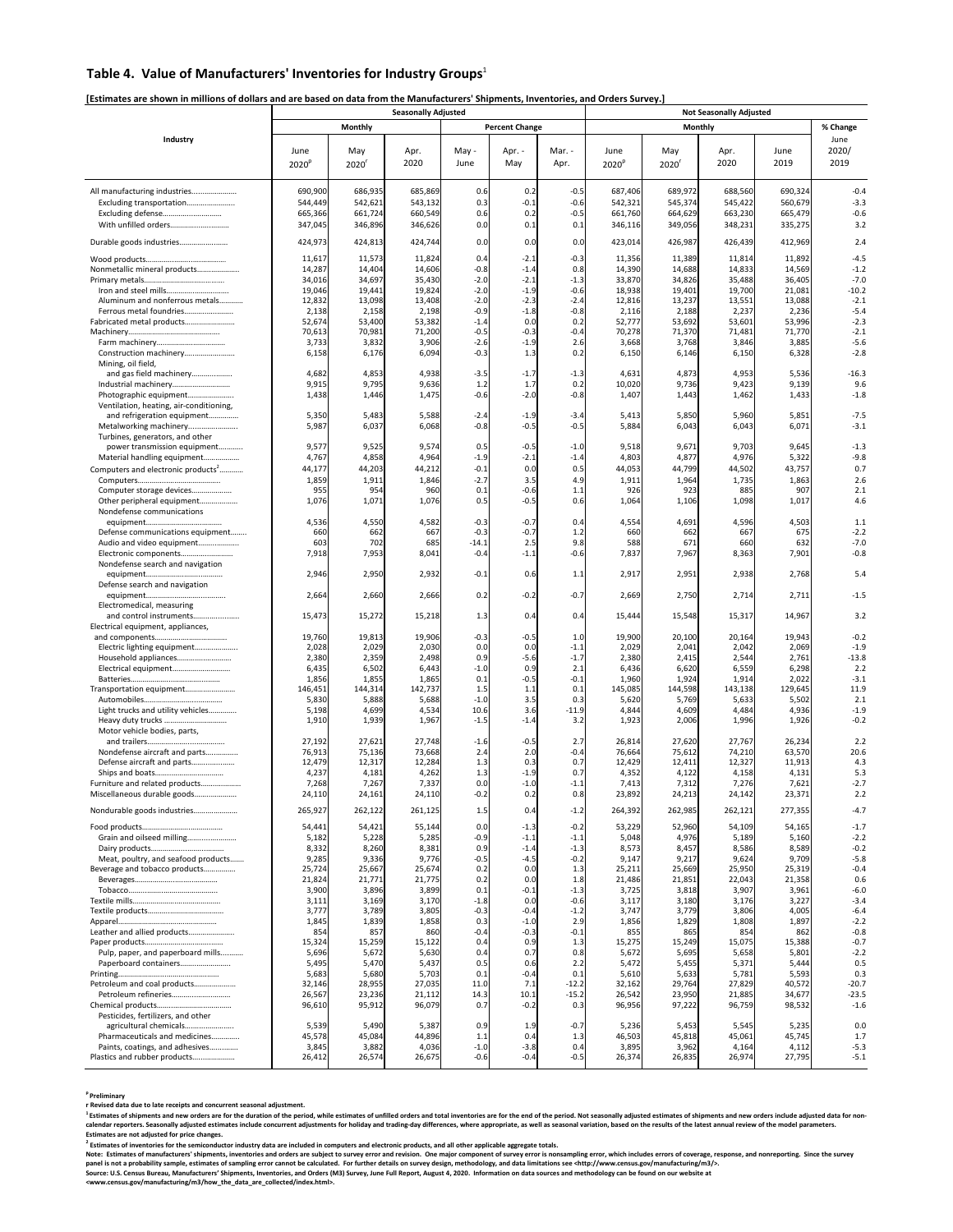## **Table 5. Value of Manufacturers' Shipments, New Orders, Unfilled Orders, and Total Inventories for Topical Series**<sup>1, 2</sup>

|                                                                                  |                    |                    | <b>Seasonally Adjusted</b> |                    |                       |                    | <b>Not Seasonally Adjusted</b> |                    |                    |                    |                      |                      |                       |
|----------------------------------------------------------------------------------|--------------------|--------------------|----------------------------|--------------------|-----------------------|--------------------|--------------------------------|--------------------|--------------------|--------------------|----------------------|----------------------|-----------------------|
|                                                                                  |                    | <b>Monthly</b>     |                            |                    | <b>Percent Change</b> |                    |                                | <b>Monthly</b>     |                    |                    |                      | Year to date         |                       |
| Industry                                                                         |                    |                    |                            |                    |                       |                    |                                |                    |                    |                    |                      |                      | % Change <sup>6</sup> |
|                                                                                  | June               | May                | Apr.                       | May                | Apr. -                | Mar. -             | June                           | May                | Apr.               | June               |                      |                      | 2020/                 |
|                                                                                  | 2020 <sup>p</sup>  | 2020 <sup>r</sup>  | 2020                       | June               | May                   | Apr.               | 2020 <sup>p</sup>              | $2020^{\circ}$     | 2020               | 2019               | 2020 <sup>p</sup>    | 2019                 | 2019                  |
| <b>SHIPMENTS</b>                                                                 |                    |                    |                            |                    |                       |                    |                                |                    |                    |                    |                      |                      |                       |
| All manufacturing industries                                                     | 457,303            | 416,573            | 404,544                    | 9.8                | 3.0                   | $-14.0$            | 483,608                        | 418,914            | 404,341            | 520,507            | 2,739,524            | 3,005,095            | $-8.8$                |
| Construction materials and supplies                                              | 49,967             | 47,637             | 46,380                     | 4.9                | 2.7                   | $-10.2$            | 55,252                         | 49,687             | 47,912             | 55,980             | 299,092              | 306,670              | $-2.5$                |
|                                                                                  | 23,813             | 23,863             | 23,801                     | $-0.2$             | 0.3                   | $-1.5$             | 26,691                         | 22,681             | 21,947             | 26,447             | 140,562              | 140,360              | 0.1                   |
| Computers and related products                                                   | 1,700              | 1,839              | 1,768                      | $-7.6$             | 4.0                   | 0.3                | 2,164                          | 1,645              | 1,450              | 2,070              | 10,206               | 9,540                | 7.0                   |
|                                                                                  | 52,093             | 28,370             | 22,310                     | 83.6               | 27.2                  | $-53.5$            | 55,621                         | 28,486             | 23,260             | 62,649             | 273,836              | 368,318              | $-25.7$               |
| Nondefense capital goods <sup>3</sup>                                            | 78,296<br>65,995   | 75,600<br>63,227   | 75,518<br>63,081           | 3.6<br>4.4         | 0.1<br>0.2            | $-11.1$<br>$-13.5$ | 85,896<br>73,135               | 73,867<br>61,672   | 72,118<br>60,318   | 94,348<br>81,117   | 477,339<br>404,842   | 515,934<br>443,760   | $-7.5$<br>$-8.8$      |
|                                                                                  | 64,093             | 62,026             | 61,110                     | 3.3                | 1.5                   | $-6.4$             | 70,613                         | 60,438             | 58,755             | 71,316             | 382,925              | 395,058              | $-3.1$                |
| Defense capital goods <sup>4</sup>                                               | 12,301             | 12,373             | 12,437                     | $-0.6$             | $-0.5$                | 3.7                | 12,761                         | 12,195             | 11,800             | 13,231             | 72,497               | 72,174               | 0.4                   |
|                                                                                  | 189,283            | 161,587            | 154,240                    | 17.1               | 4.8                   | $-17.7$            | 194,519                        | 163,079            | 153,668            | 214,111            | 1,102,746            | 1,261,995            | $-12.6$               |
| Consumer durable goods                                                           | 36,923             | 18,178             | 14,381                     | 103.1              | 26.4                  | $-55.8$<br>$-9.7$  | 38,803                         | 17,987             | 14,728             | 44,830             | 185,078              | 259,892              | $-28.8$<br>$-8.4$     |
| Consumer nondurable goods                                                        | 152,360            | 143,409            | 139,859                    | 6.2                | 2.5                   |                    | 155,716                        | 145,092            | 138,940            | 169,281            | 917,668              | 1,002,103            |                       |
| <b>NEW ORDERS</b>                                                                | 437,213            |                    |                            | 6.2                | 7.7                   | $-13.5$            |                                | 408,235            |                    | 508,008            |                      |                      | $-10.1$               |
| All manufacturing industries <sup>5</sup><br>Construction materials and supplies | 50,141             | 411,695<br>47,520  | 382,304<br>45,306          | 5.5                | 4.9                   | $-10.9$            | 463,346<br>55,533              | 49,740             | 381,868<br>47,181  | 56,058             | 2,664,960<br>299,530 | 2,963,530<br>309,663 | $-3.3$                |
| Information technology                                                           | 23,883             | 23,976             | 23,965                     | $-0.4$             | 0.0                   | $-0.4$             | 26,541                         | 22,475             | 22,289             | 26,825             | 142,504              | 143,087              | $-0.4$                |
| Computers and related products                                                   | 1,659              | 1,807              | 1,734                      | $-8.2$             | 4.2                   | 0.0                | 2,123                          | 1,613              | 1,416              | 2,039              | 10,062               | 9,497                | 5.9                   |
| Motor vehicle and parts                                                          | 52,860             | 28,385             | 22,057                     | 86.2               | 28.7                  | $-53.9$            | 55,665                         | 28,356             | 22,574             | 61,833             | 273,836              | 367,283              | $-25.4$               |
| Nondefense capital goods <sup>3</sup>                                            | 62,954<br>52,155   | 75,292<br>62,334   | 60,509<br>49,398           | $-16.4$<br>$-16.3$ | 24.4<br>26.2          | $-2.4$<br>7.0      | 71,317<br>58,048               | 68,213<br>57,225   | 57,253<br>47,465   | 86,708<br>75,165   | 429,417<br>349,746   | 501,575<br>429,078   | $-14.4$<br>$-18.5$    |
| Excluding aircraft                                                               | 64,338             | 62,226             | 61,299                     | 3.4                | 1.5                   | $-6.6$             | 69,732                         | 60,473             | 59,690             | 70,211             | 388,576              | 397,889              | $-2.3$                |
| Defense capital goods <sup>4</sup>                                               | 10,799             | 12,958             | 11,111                     | $-16.7$            | 16.6                  | $-30.0$            | 13,269                         | 10,988             | 9,788              | 11,543             | 79,671               | 72,497               | 9.9                   |
|                                                                                  | 189,474            | 161,774            | 154,232                    | 17.1               | 4.9                   | $-17.7$            | 194,602                        | 163,260            | 153,658            | 214,081            | 1,103,216            | 1,262,143            | $-12.6$               |
| Consumer durable goods                                                           | 37,114             | 18,365             | 14,373<br>139,859          | 102.1<br>6.2       | 27.8<br>2.5           | $-55.9$<br>$-9.7$  | 38,886                         | 18,168<br>145,092  | 14,718<br>138,940  | 44,800<br>169,281  | 185,548<br>917,668   | 260,040<br>1,002,103 | $-28.6$<br>$-8.4$     |
| Consumer nondurable goods<br><b>UNFILLED ORDERS</b>                              | 152,360            | 143,409            |                            |                    |                       |                    | 155,716                        |                    |                    |                    |                      |                      |                       |
| All manufacturing industries <sup>5</sup>                                        | 1,092,528          | 1,107,813          | 1,107,812                  | $-1.4$             | 0.0                   | $-1.5$             | 1,094,903                      | 1,110,448          | 1,116,924          | 1,150,272          | (X)                  | (X)                  | $-4.8$                |
| Construction materials and supplies                                              | 50,495             | 50,321             | 50,438                     | 0.3                | $-0.2$                | $-2.1$             | 51,555                         | 51,274             | 51,221             | 54,688             | (X)                  | (X)                  | $-5.7$                |
| Information technology                                                           | 114,591            | 114,521            | 114,408                    | 0.1                | 0.1                   | 0.1                | 115,152                        | 115,302            | 115,508            | 114,430            | (X)                  | (X)                  | 0.6                   |
| Computers and related products                                                   | 1,864              | 1,905              | 1,937                      | $-2.2$             | $-1.7$                | $-1.7$             | 1,864                          | 1,905              | 1,937              | 1,948              | (X)                  | (X)                  | $-4.3$                |
| Motor vehicle and parts                                                          | 21,152             | 20,385             | 20,370                     | 3.8                | 0.1                   | $-1.2$             | 20,748                         | 20,704             | 20,834             | 20,868             | (X)                  | (X)                  | $-0.6$                |
| Nondefense capital goods <sup>3</sup>                                            | 788,210<br>610,040 | 803,552<br>623,880 | 803,860<br>624,773         | $-1.9$<br>$-2.2$   | 0.0<br>$-0.1$         | $-1.8$<br>$-2.1$   | 790,351<br>609,568             | 804,930<br>624,655 | 810,584<br>629,102 | 851,659<br>685,616 | (X)<br>(X)           | (X)<br>(X)           | $-7.2$<br>$-11.1$     |
| Excluding aircraft                                                               | 216,821            | 216,576            | 216,376                    | 0.1                | 0.1                   | 0.1                | 217,785                        | 218,666            | 218,631            | 216,246            | (X)                  | (X)                  | 0.7                   |
| Defense capital goods <sup>4</sup>                                               | 178,170            | 179,672            | 179,087                    | $-0.8$             | 0.3                   | $-0.7$             | 180,783                        | 180,275            | 181,482            | 166,043            | (X)                  | (X)                  | 8.9                   |
|                                                                                  | 5,204              | 5,013              | 4,826                      | 3.8                | 3.9                   | $-0.2$             | 5,160                          | 5,077              | 4,896              | 4,367              | (X)                  | (X)                  | 18.2                  |
| Consumer durable goods                                                           | 5,204              | 5,013              | 4,826                      | 3.8                | 3.9                   | $-0.2$             | 5,160                          | 5,077              | 4,896              | 4,367              | (X)                  | (X)                  | 18.2                  |
| <b>TOTAL INVENTORIES</b>                                                         |                    |                    |                            |                    |                       |                    |                                |                    |                    |                    |                      |                      |                       |
| All manufacturing industries                                                     | 690,900            | 686,935            | 685,869                    | 0.6                | 0.2                   | $-0.5$             | 687,406                        | 689,972            | 688,560            | 690,324            | (X)                  | (X)                  | $-0.4$                |
| Construction materials and supplies<br>Information technology                    | 70,350<br>39,421   | 71,273<br>39,407   | 71,989<br>39,339           | $-1.3$<br>0.0      | $-1.0$<br>0.2         | $-0.1$<br>0.9      | 70,326<br>39,378               | 72,053<br>39,968   | 72,878<br>39,337   | 72,628<br>38,422   | (X)<br>(X)           | (X)<br>(X)           | $-3.2$<br>2.5         |
| Computers and related products                                                   | 3,890              | 3,936              | 3,882                      | $-1.2$             | 1.4                   | 2.7                | 3,901                          | 3,993              | 3,718              | 3,787              | (X)                  | (X)                  | 3.0                   |
| Motor vehicle and parts                                                          | 40,130             | 40,147             | 39,937                     | 0.0                | 0.5                   | 0.5                | 39,201                         | 40,004             | 39,880             | 38,598             | (X)                  | (X)                  | 1.6                   |
|                                                                                  | 214,238            | 212,594            | 211,312                    | 0.8                | 0.6                   | 0.2                | 214,045                        | 214,067            | 211,917            | 200,807            | (X)                  | (X)                  | 6.6                   |
| Nondefense capital goods <sup>3</sup><br>Excluding aircraft                      | 192,970<br>128,717 | 191,551<br>128,971 | 190,199<br>128,972         | 0.7<br>$-0.2$      | 0.7<br>0.0            | 0.1<br>0.5         | 192,615<br>128,504             | 192,986<br>130,007 | 190,837<br>129,115 | 179,986<br>127,694 | (X)<br>(X)           | (X)<br>(X)           | 7.0<br>0.6            |
| Defense capital goods <sup>4</sup>                                               | 21,268             | 21,043             | 21,113                     | 1.1                | $-0.3$                | 1.3                | 21,430                         | 21,081             | 21,080             | 20,821             | (X)                  | (X)                  | 2.9                   |
|                                                                                  | 202,972            | 198,808            | 197,175                    | 2.1                | 0.8                   | $-1.8$             | 201,180                        | 198,373            | 196,970            | 211,203            | (X)                  | (X)                  | $-4.7$                |
| Consumer durable goods                                                           | 31,518             | 31,144             | 30,969                     | 1.2                | 0.6                   | $-2.3$             | 30,632                         | 30,802             | 30,752             | 31,468             | (X)                  | (X)                  | $-2.7$                |
| Consumer nondurable goods                                                        | 171,454            | 167,664            | 166,206                    | 2.3                | 0.9                   | $-1.7$             | 170,548                        | 167,571            | 166,218            | 179,735            | (X)                  | (X)                  | $-5.1$                |

 $^1$  Estimates of shipments and new orders are for the duration of the period, while estimates of unfilled orders and total inventories are for the end of the period. Not seasonally adjusted estimates of shipments and new calendar reporters. Seasonally adjusted estimates include concurrent adjustments for holiday and trading-day differences, where appropriate, as well as seasonal variation, based on the results of the latest annual review o **are not adjusted for price changes.** 

<sup>3</sup> Nondefense capital goods industries include: small arms and ordnance; farm machinery and equipment; construction machinery; mining, oil, and gas field machinery; industrial machinery; vending, laundry, and other machin metalworking machinery; turbines and generators; other power transmission equipment; pumps and compressors; material handling equipment; all other machinery; electronic computers; computer storage devices; other computer p communications equipment; search and navigation equipment; electromedical, measuring, and control instruments; electrical equipment; other electrical equipment, appliances, and components; heavy duty trucks; aircraft; rail **boats; office and institutional furniture; and medical equipment and supplies.** 

<sup>4</sup> Defense capital goods industries include: small arms and ordnance; communications equipment; aircraft; missiles, space vehicles, and parts; ships and boats; and search and navigation equipment.

Note: Estimates of manufacturers' shipments, inventories and orders are subject to survey error and revision. One major component of survey error is nonsampling error, which includes errors of coverage, response, and nonre panel is not a probability sample, estimates of sampling error cannot be calculated. For further details on survey design, methodology, and data limitations see <http://www.census.gov/manufacturing/m3/>. Source: U.S. Census Bureau, Manufacturers' Shipments, Inventories, and Orders (M3) Survey, June Full Report, August 4, 2020. Information on data sources and methodology can be found on our website at **<www.census.gov/manufacturing/m3/how\_the\_data\_are\_collected/index.html>.** 

**X Not Applicable** 

**p Preliminary** 

**r Revised data due to late receipts and concurrent seasonal adjustment.** 

**2 Topical series are regroupings of the separate industry categories.** 

**5 Estimates and percent changes exclude semiconductor industry data.** 

**6 Based on year-to-date for shipments and new orders, but on same month prior year for unfilled orders and inventories.**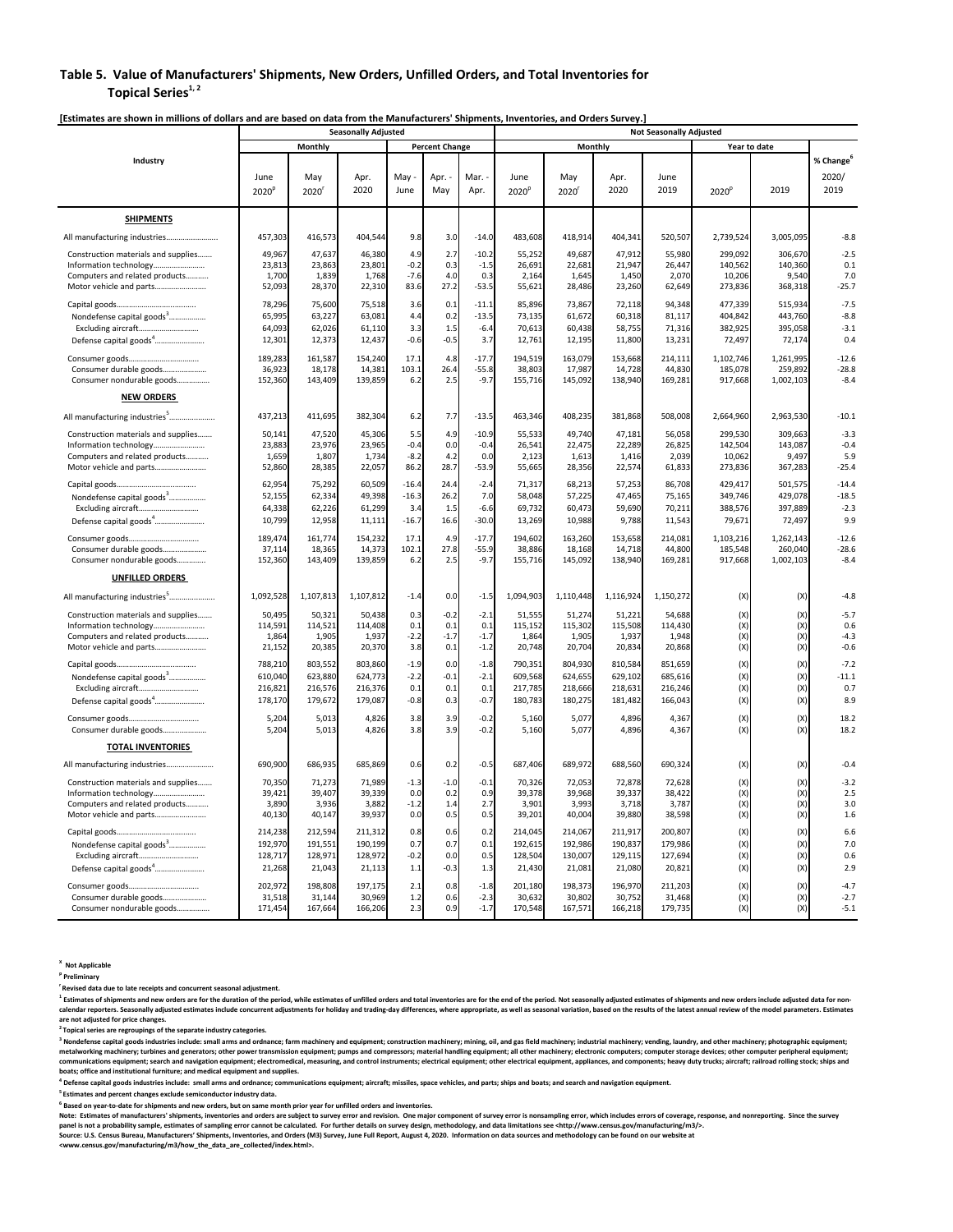# Table 6. Value of Manufacturers' Inventories, by Stage of Fabrication, by Industry Group<sup>1</sup>

|                                                                        |                           |                       | <b>Seasonally Adjusted</b> |                  |                          |                   |                           |                       | <b>Not Seasonally Adjusted</b> |                  |                       |
|------------------------------------------------------------------------|---------------------------|-----------------------|----------------------------|------------------|--------------------------|-------------------|---------------------------|-----------------------|--------------------------------|------------------|-----------------------|
|                                                                        |                           | <b>Monthly</b>        |                            |                  | <b>Percent Change</b>    |                   |                           |                       | <b>Monthly</b>                 |                  | % Change              |
| Industry                                                               | June<br>2020 <sup>p</sup> | May<br>$2020^{\circ}$ | Apr.<br>2020               | May -<br>June    | Apr. -<br>May            | Mar. -<br>Apr.    | June<br>2020 <sup>p</sup> | May<br>$2020^{\circ}$ | Apr.<br>2020                   | June<br>2019     | June<br>2020/<br>2019 |
| <b>MATERIALS AND SUPPLIES</b>                                          |                           |                       |                            |                  |                          |                   |                           |                       |                                |                  |                       |
| All manufacturing industries                                           | 238,419                   | 238,549               | 238,756                    | $-0.1$           | $-0.1$                   | 0.9               | 237,515                   | 238,806               | 238,848                        | 237,468          | 0.0                   |
| Durable goods industries                                               | 147,355                   | 149,157               | 149,309                    | $-1.2$           | $-0.1$                   | 2.4               | 146,667                   | 149,019               | 148,876                        | 143,855          | 2.0                   |
|                                                                        | 5,352                     | 5,388                 | 5,468                      | $-0.7$           | $-1.5$                   | 1.4               | 5,153                     | 5,134                 | 5,238                          | 5,171            | $-0.3$                |
| Nonmetallic mineral products                                           | 5,811                     | 5,853                 | 5,911                      | $-0.7$           | $-1.0$                   | 1.9               | 5,838                     | 5,888                 | 5,943                          | 5,713            | 2.2                   |
| Fabricated metal products                                              | 12,686<br>19,574          | 13,037<br>19,819      | 13,105<br>19,715           | $-2.7$<br>$-1.2$ | $-0.5$<br>0.5            | 1.2<br>0.4        | 12,666<br>19,586          | 12,834<br>19,716      | 12,861<br>19,576               | 13,468<br>20,375 | $-6.0$<br>$-3.9$      |
|                                                                        | 28,041                    | 28,255                | 28,531                     | $-0.8$           | $-1.0$                   | 3.0               | 27,902                    | 28,398                | 28,469                         | 28,329           | $-1.5$                |
| Computers and electronic products<br>Electrical equipment, appliances, | 19,863                    | 19,957                | 19,861                     | $-0.5$           | 0.5                      | 0.4               | 19,940                    | 20,253                | 19,998                         | 19,195           | 3.9                   |
| Transportation equipment                                               | 8,838<br>35,659           | 8,884<br>36,439       | 8,808<br>36,418            | $-0.5$<br>$-2.1$ | 0.9<br>0.1               | 2.2<br>5.6        | 8,881<br>35,159           | 9,005<br>36,257       | 8,874<br>36,503                | 8,496<br>31,737  | 4.5<br>10.8           |
| Furniture and related products                                         | 3,555                     | 3,578                 | 3,538                      | $-0.6$           | 1.1                      | 0.4               | 3,596                     | 3,573                 | 3,501                          | 3,703            | $-2.9$                |
| Miscellaneous products                                                 | 7,976                     | 7,947                 | 7,954                      | 0.4              | $-0.1$                   | 1.0               | 7,946                     | 7,961                 | 7,913                          | 7,668            | 3.6                   |
| Nondurable goods industries                                            | 91,064                    | 89,392                | 89,447                     | 1.9              | $-0.1$                   | $-1.5$            | 90,848                    | 89,787                | 89,972                         | 93,613           | $-3.0$                |
| Beverage and tobacco products                                          | 19,583<br>5,821           | 19,561<br>5,813       | 19,513<br>5,764            | 0.1<br>0.1       | 0.2<br>0.9               | $-1.1$<br>$-2.5$  | 19,382<br>5,596           | 19,172<br>5,772       | 19,259<br>5,829                | 19,595<br>5,701  | $-1.1$<br>$-1.8$      |
|                                                                        | 1,166                     | 1,182                 | 1,187                      | $-1.4$           | $-0.4$                   | 1.0               | 1,176                     | 1,191                 | 1,196                          | 1,188            | $-1.0$                |
|                                                                        | 1,196                     | 1,202                 | 1,213                      | $-0.5$           | $-0.9$                   | 0.6               | 1,197                     | 1,207                 | 1,213                          | 1,250            | $-4.2$                |
| Leather and allied products                                            | 547<br>284                | 547<br>284            | 544<br>283                 | 0.0<br>0.0       | 0.6<br>$\Omega$ $\Delta$ | 2.8<br>0.7        | 547<br>288                | 547<br>288            | 539<br>279                     | 572<br>288       | $-4.4$<br>0.0         |
|                                                                        | 7,731                     | 7,731                 | 7,639                      | 0.0              | 1.2                      | 2.0               | 7,651                     | 7,659                 | 7,603                          | 7,660            | $-0.1$                |
|                                                                        | 2,713                     | 2,706                 | 2,705                      | 0.3              | 0.0                      | 0.4               | 2,696                     | 2,698                 | 2,721                          | 2,714            | $-0.7$                |
| Petroleum and coal products                                            | 10,004<br>31,062          | 8,566<br>30,795       | 8,643<br>30,980            | 16.8<br>0.9      | $-0.9$<br>$-0.6$         | $-11.5$<br>$-0.7$ | 10,349<br>31,066          | 9,143<br>31,124       | 9,131<br>31,178                | 12,311<br>31,477 | $-15.9$<br>$-1.3$     |
| Plastics and rubber products                                           | 10,957                    | 11,005                | 10,976                     | $-0.4$           | 0.3                      | 1.1               | 10,900                    | 10,986                | 11,024                         | 10,857           | 0.4                   |
| <b>WORK IN PROCESS</b>                                                 |                           |                       |                            |                  |                          |                   |                           |                       |                                |                  |                       |
| All manufacturing industries                                           | 206,473                   | 203,584               | 201,922                    | 1.4              | 0.8                      | $-0.9$            | 205,589                   | 204,637               | 203,221                        | 199,456          | 3.1                   |
|                                                                        |                           |                       |                            |                  |                          |                   |                           |                       |                                |                  |                       |
| Durable goods industries                                               | 159,523<br>1,665          | 157,682<br>1,631      | 157,206<br>1,642           | 1.2<br>2.1       | 0.3<br>$-0.7$            | $-0.7$<br>$-3.1$  | 159,399<br>1,667          | 159,216<br>1,637      | 158,490<br>1,665               | 148,300<br>1,811 | 7.5<br>$-8.0$         |
| Nonmetallic mineral products                                           | 1,387                     | 1,397                 | 1,402                      | $-0.7$           | $-0.4$                   | $-0.3$            | 1,405                     | 1,428                 | 1,452                          | 1,483            | $-5.3$                |
|                                                                        | 9,269                     | 9,420                 | 9,841                      | $-1.6$           | $-4.3$                   | $-4.5$            | 9,305                     | 9,540                 | 9,923                          | 10,657           | $-12.7$<br>$-2.0$     |
| Fabricated metal products                                              | 13,353<br>19,767          | 13,569<br>19,624      | 13,654<br>19,415           | $-1.6$<br>0.7    | $-0.6$<br>1.1            | 0.0<br>$-4.5$     | 13,374<br>19,716          | 13,637<br>19,773      | 13,713<br>19,461               | 13,642<br>19,493 | 1.1                   |
| Computers and electronic products                                      | 12,776                    | 12,779                | 12,835                     | 0.0              | $-0.4$                   | $-0.5$            | 12,801                    | 13,145                | 13,182                         | 12,843           | $-0.3$                |
| Electrical equipment, appliances,                                      |                           |                       |                            |                  |                          |                   |                           |                       |                                |                  |                       |
| Transportation equipment                                               | 4,230<br>92,188           | 4,241<br>90,213       | 4,254<br>89,283            | $-0.3$<br>2.2    | $-0.3$<br>1.0            | 1.4<br>0.3        | 4,305<br>91,941           | 4,358<br>90,850       | 4,325<br>89,847                | 4,225<br>79,323  | 1.9<br>15.9           |
| Furniture and related products                                         | 1,118                     | 1,101                 | 1,137                      | 1.5              | $-3.2$                   | $-1.2$            | 1,135                     | 1,126                 | 1,145                          | 1,131            | 0.4                   |
| Miscellaneous products                                                 | 3,770                     | 3,707                 | 3,743                      | 1.7              | $-1.0$                   | 0.1               | 3,750                     | 3,722                 | 3,777                          | 3,692            | 1.6                   |
| Nondurable goods industries                                            | 46,950<br>4,894           | 45,902<br>4,847       | 44,716<br>4,587            | 2.3<br>1.0       | 2.7<br>5.7               | $-1.3$<br>0.7     | 46,190<br>4,520           | 45,421<br>4,507       | 44,731<br>4,387                | 51,156<br>4,172  | $-9.7$<br>8.3         |
| Beverage and tobacco products                                          | 9,112                     | 9,094                 | 9,078                      | 0.2              | 0.2                      | 1.1               | 8,711                     | 8,949                 | 9,050                          | 8,950            | $-2.7$                |
|                                                                        | 592                       | 599                   | 596                        | $-1.2$           | 0.5                      | $-4.9$            | 593                       | 602                   | 600                            | 648              | $-8.5$                |
|                                                                        | 338<br>302                | 332<br>296            | 334<br>312                 | 1.8<br>2.0       | $-0.6$<br>$-5.1$         | $-4.6$<br>$-0.6$  | 329<br>308                | 328<br>299            | 336<br>305                     | 371<br>325       | $-11.3$<br>$-5.2$     |
| Leather and allied products                                            | 88                        | 85                    | 86                         | 3.5              | $-1.2$                   | $-1.1$            | 85                        | 84                    | 85                             | 94               | $-9.6$                |
|                                                                        | 1,413                     | 1,396                 | 1,395                      | 1.2              | 0.1                      | $-0.1$            | 1,429                     | 1,400                 | 1,394                          | 1,481            | $-3.5$                |
| Petroleum and coal products                                            | 1,198<br>7,261            | 1,199<br>6,610        | 1,224<br>5,536             | $-0.1$<br>9.8    | $-2.0$<br>19.4           | $-1.1$<br>$-15.3$ | 1,127<br>7,180            | 1,133<br>6,636        | 1,264<br>5,695                 | 1,134<br>10,626  | $-0.6$<br>$-32.4$     |
|                                                                        | 18,849                    | 18,557                | 18,742                     | 1.6              | $-1.0$                   | 2.0               | 19,023                    | 18,585                | 18,754                         | 20,263           | $-6.1$                |
| Plastics and rubber products                                           | 2,903                     | 2,887                 | 2,826                      | 0.6              | 2.2                      | $-1.1$            | 2,885                     | 2,898                 | 2,861                          | 3,092            | $-6.7$                |
| <b>FINISHED GOODS</b>                                                  |                           |                       |                            |                  |                          |                   |                           |                       |                                |                  |                       |
| All manufacturing industries                                           | 246,008                   | 244,802               | 245,191                    | 0.5              | $-0.2$                   | $-1.4$            | 244,302                   | 246,529               | 246,491                        | 253,400          | $-3.6$                |
| Durable goods industries                                               | 118,095                   | 117,974               | 118,229                    | 0.1              | $-0.2$                   | $-1.9$            | 116,948                   | 118,752               | 119,073                        | 120,814          | $-3.2$                |
| Nonmetallic mineral products                                           | 4,600<br>7,089            | 4,554<br>7,154        | 4,714<br>7,293             | 1.0<br>$-0.9$    | $-3.4$<br>$-1.9$         | $-1.2$<br>0.2     | 4,536<br>7,147            | 4,618<br>7,372        | 4,911<br>7,438                 | 4,910<br>7,373   | $-7.6$<br>$-3.1$      |
|                                                                        | 12,061                    | 12,240                | 12,484                     | $-1.5$           | $-2.0$                   | $-1.3$            | 11,899                    | 12,452                | 12,704                         | 12,280           | $-3.1$                |
|                                                                        | 19,747                    | 20,012                | 20,013                     | $-1.3$           | 0.0                      | 0.2               | 19,817                    | 20,339                | 20,312                         | 19,979           | $-0.8$                |
| Computers and electronic products                                      | 22,805<br>11,538          | 23,102<br>11,467      | 23,254<br>11,516           | $-1.3$<br>0.6    | $-0.7$<br>$-0.4$         | $-0.8$<br>1.7     | 22,660<br>11,312          | 23,199<br>11,401      | 23,551<br>11,322               | 23,948<br>11,719 | $-5.4$<br>$-3.5$      |
| Electrical equipment, appliances,                                      |                           |                       |                            |                  |                          |                   |                           |                       |                                |                  |                       |
| and components                                                         | 6,692<br>18,604           | 6,688<br>17,662       | 6,844<br>17,036            | 0.1<br>5.3       | $-2.3$<br>3.7            | $-0.9$<br>$-10.7$ | 6,714<br>17,985           | 6,737<br>17,491       | 6,965<br>16,788                | 7,222<br>18,585  | $-7.0$<br>$-3.2$      |
| Transportation equipment<br>Furniture and related products             | 2,595                     | 2,588                 | 2,662                      | 0.3              | $-2.8$                   | $-3.0$            | 2,682                     | 2,613                 | 2,630                          | 2,787            | $-3.8$                |
| Miscellaneous products                                                 | 12,364                    | 12,507                | 12,413                     | $-1.1$           | 0.8                      | 0.8               | 12,196                    | 12,530                | 12,452                         | 12,011           | 1.5                   |
| Nondurable goods industries                                            | 127,913                   | 126,828               | 126,962                    | 0.9              | $-0.1$                   | $-1.0$            | 127,354                   | 127,777               | 127,418                        | 132,586          | $-3.9$                |
|                                                                        | 29,964                    | 30,013                | 31,044                     | $-0.2$           | $-3.3$                   | 0.2               | 29,327                    | 29,281                | 30,463                         | 30,398           | $-3.5$                |
| Beverage and tobacco products                                          | 10,791<br>1,353           | 10,760<br>1,388       | 10,832<br>1,387            | 0.3<br>$-2.5$    | $-0.7$<br>0.1            | 3.6<br>$-0.1$     | 10,904<br>1,348           | 10,948<br>1,387       | 11,071<br>1,380                | 10,668<br>1,391  | 2.2<br>$-3.1$         |
|                                                                        | 2,243                     | 2,255                 | 2,258                      | $-0.5$           | $-0.1$                   | $-1.7$            | 2,221                     | 2,244                 | 2,257                          | 2,384            | $-6.8$                |
|                                                                        | 996                       | 996                   | 1,002                      | 0.0              | $-0.6$                   | 4.0               | 1,001                     | 983                   | 964                            | 1,000            | 0.1                   |
| Leather and allied products                                            | 482<br>6,180              | 488<br>6,132          | 491<br>6,088               | $-1.2$<br>0.8    | $-0.6$<br>0.7            | $-0.4$<br>0.8     | 482<br>6,195              | 493<br>6,190          | 490<br>6,078                   | 480<br>6,247     | 0.4<br>$-0.8$         |
|                                                                        | 1,772                     | 1,775                 | 1,774                      | $-0.2$           | 0.1                      | 0.5               | 1,787                     | 1,802                 | 1,796                          | 1,745            | 2.4                   |
| Petroleum and coal products                                            | 14,881                    | 13,779                | 12,856                     | 8.0              | 7.2                      | $-11.3$           | 14,633                    | 13,985                | 13,003                         | 17,635           | $-17.0$               |
| Plastics and rubber products                                           | 46,699<br>12,552          | 46,560<br>12,682      | 46,357<br>12,873           | 0.3<br>$-1.0$    | 0.4<br>$-1.5$            | 0.2<br>$-1.7$     | 46,867<br>12,589          | 47,513<br>12,951      | 46,827<br>13,089               | 46,792<br>13,846 | 0.2<br>$-9.1$         |
|                                                                        |                           |                       |                            |                  |                          |                   |                           |                       |                                |                  |                       |

 $^1$  Estimates of shipments and new orders are for the duration of the period, while estimates of unfilled orders and total inventories are for the end of the period. Not seasonally adjusted estimates of shipments and new calendar reporters. Seasonally adjusted estimates include concurrent adjustments for holiday and trading-day differences, where appropriate, as well as seasonal variation, based on the results of the latest annual review o **are not adjusted for price changes.** 

Note: Estimates of manufacturers' shipments, inventories and orders are subject to survey error and revision. One major component of survey error is nonsampling error, which includes errors of coverage, response, and nonre panel is not a probability sample, estimates of sampling error cannot be calculated. For further details on survey design, methodology, and data limitations see <http://www.census.gov/manufacturing/m3/>.

**p Preliminary** 

**r Revised data due to late receipts and concurrent seasonal adjustment.** 

**Source: U.S. Census Bureau, Manufacturers' Shipments, Inventories, and Orders (M3) Survey, June Full Report, August 4, 2020. Information on data sources and methodology can be found on our website at <www.census.gov/manufacturing/m3/how\_the\_data\_are\_collected/index.html>.**